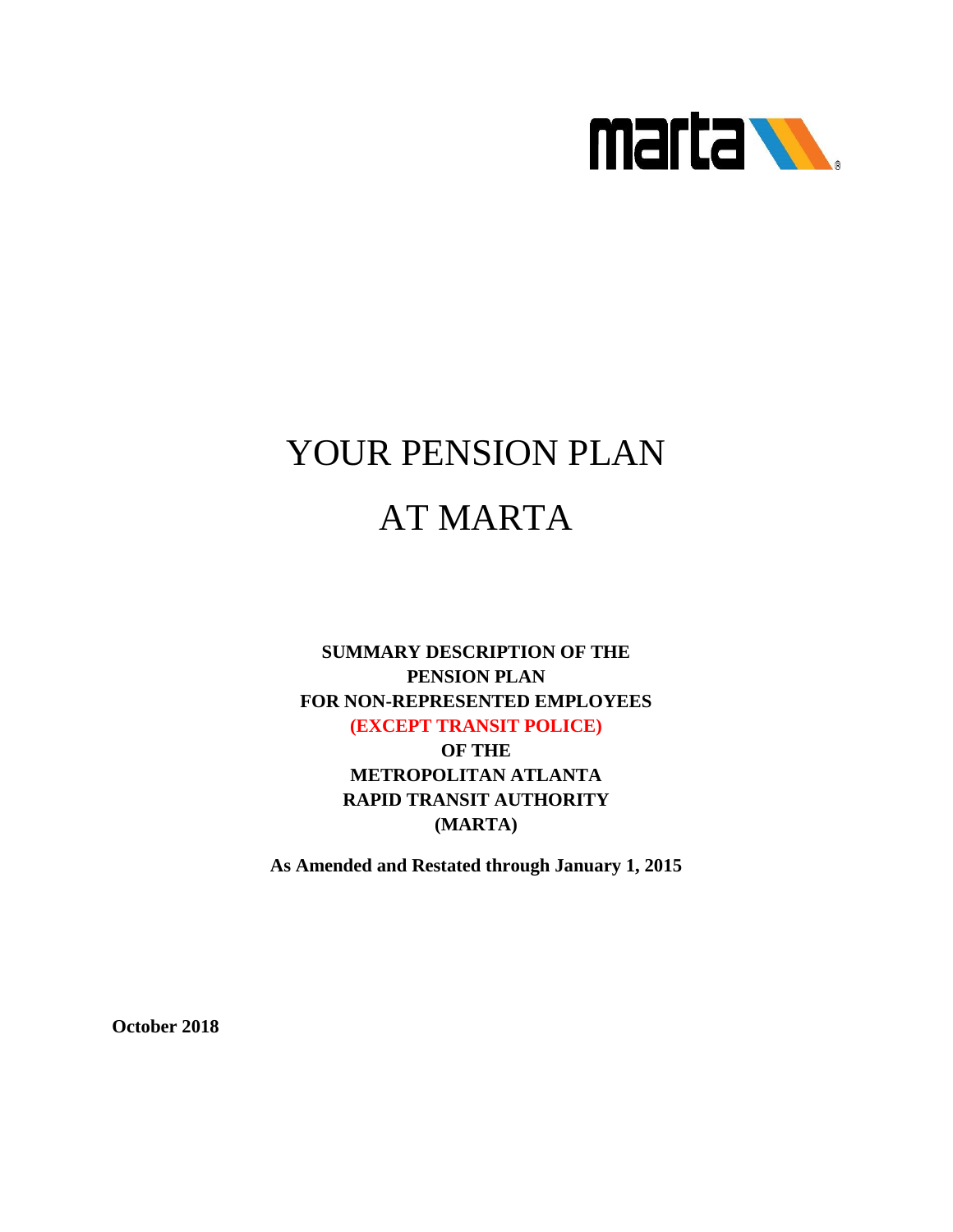# **TABLE OF CONTENTS**

**Page**

|      | <b>SECTION I GENERAL INFORMATION</b>          | $\mathbf{1}$   |
|------|-----------------------------------------------|----------------|
| (1)  | <b>NAME OF PLAN</b>                           | $\mathbf{1}$   |
| (2)  | <b>BOOKLET</b>                                | $\mathbf{1}$   |
| (3)  | <b>PLAN DOCUMENT</b>                          | $\mathbf{1}$   |
| (4)  | PLAN ADMINISTRATOR                            | $\mathbf{1}$   |
| (5)  | <b>EFFECTIVE DATE</b>                         | $\mathbf{1}$   |
| (6)  | <b>EMPLOYEE</b>                               | $\mathbf{1}$   |
| (7)  | <b>TYPE OF PLAN</b>                           | $\mathbf{1}$   |
| (8)  | SOURCE OF CONTRIBUTIONS                       | $\mathbf{1}$   |
| (9)  | <b>TRANSIT POLICE</b>                         | $\mathbf{1}$   |
|      | (10) TRUST FUND                               | $\mathbf{1}$   |
|      | $(11)$ PLAN YEAR                              | $\mathbf{1}$   |
|      | (12) PLAN SPONSOR                             | $\mathbf{1}$   |
|      | (13) PLAN TRUSTEE                             | $\overline{2}$ |
|      | (14) LEGAL MATTERS                            | $\overline{2}$ |
|      | (15) TYPE OF ADMINISTRATION                   | $\overline{2}$ |
|      | <b>SECTION II HIGHLIGHTS OF YOUR BENEFITS</b> | $\mathbf{3}$   |
| (1)  | <b>ACCRUED RETIREMENT BENEFIT</b>             | $\mathfrak{Z}$ |
| (2)  | AVERAGE MONTHLY PLAN COMPENSATION             | 3              |
| (3)  | <b>COMPENSATION</b>                           | $\overline{3}$ |
| (4)  | PARTICIPANT CONTRIBUTIONS                     | $\overline{4}$ |
| (5)  | <b>CREDITED SERVICE</b>                       | $\overline{4}$ |
| (6)  | <b>DISABILITY BENEFIT</b>                     | $\overline{4}$ |
| (7)  | EARLY RETIREMENT DATE OR EARLY RETIREMENT     | $\overline{4}$ |
| (8)  | <b>ELIGIBILITY</b>                            | $\overline{4}$ |
| (9)  | <b>MAXIMUM BENEFIT</b>                        | $\overline{4}$ |
| (10) | <b>POINTS</b>                                 | $\overline{4}$ |
|      | (11) MINIMUM BENEFIT (LIFE ANNUITY BASIS)     | 5              |
|      | (12) NORMAL PAYMENT FORM                      | 5              |
|      | (13) NORMAL (AND DELAYED) RETIREMENT DATE     | 5              |
| (14) | PAYMENT OPTIONS                               | 5              |
| (15) | <b>TERMINATION BENEFIT</b>                    | 5              |
|      | <b>SECTION III SERVICE</b>                    | 6              |
| (1)  | <b>CONTINUOUS SERVICE</b>                     | 6              |
| (2)  | <b>CREDITED SERVICE</b>                       | 6              |
| (3)  | REEMPLOYMENT AFTER TERMINATION OR RETIREMENT  | 6              |
|      | <b>SECTION IV YOUR RETIREMENT BENEFIT</b>     | 8              |
| (1)  | NORMAL RETIREMENT BENEFIT                     | 8              |
| (2)  | EARLY RETIREMENT BENEFIT                      | 9              |
| (3)  | DELAYED RETIREMENT BENEFIT                    | 11             |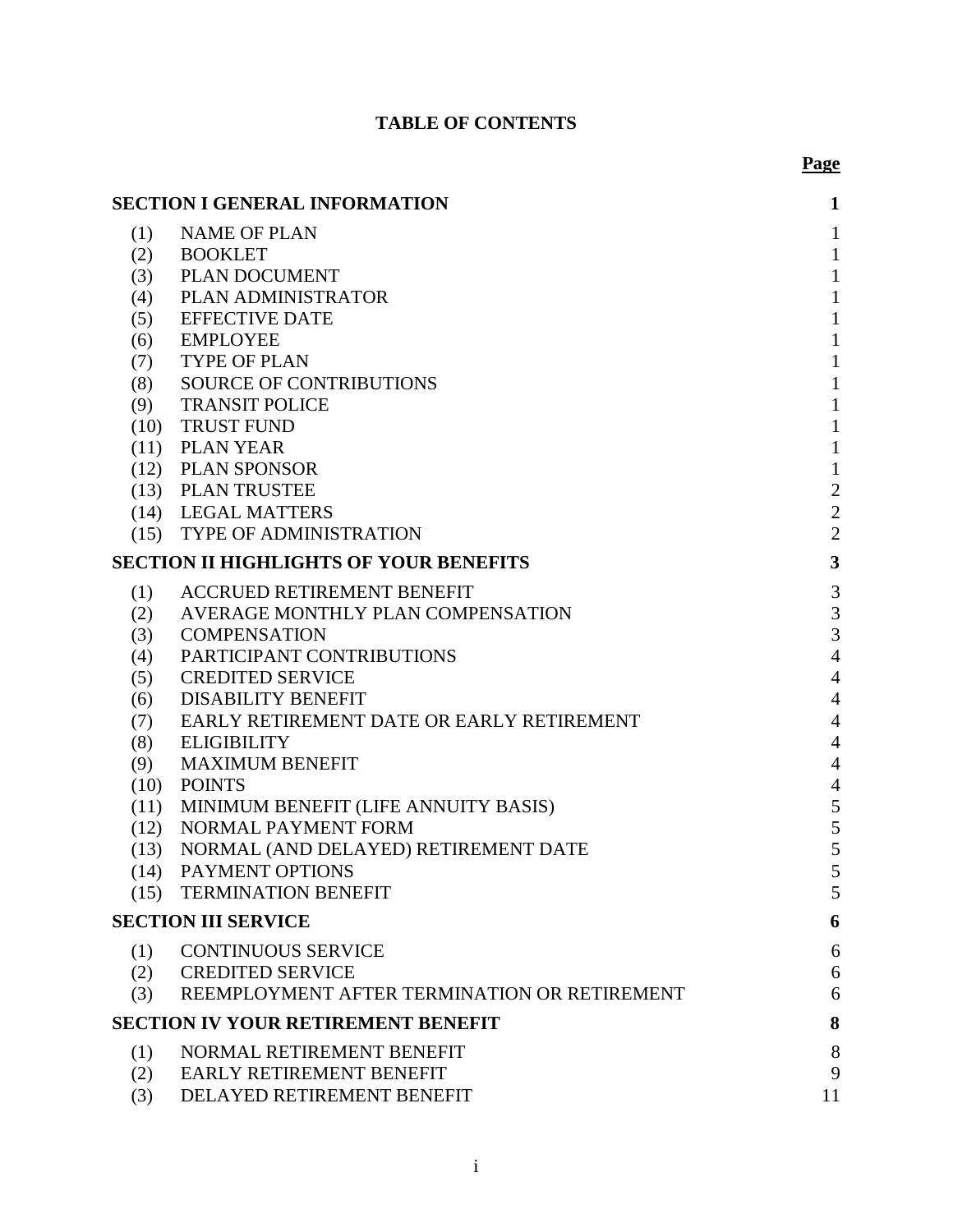| (4)          | <b>CODE LIMITATIONS</b>                                                                               | 11       |
|--------------|-------------------------------------------------------------------------------------------------------|----------|
|              | <b>SECTION V PAYMENT OF YOUR BENEFITS UPON TERMINATION</b>                                            | 12       |
| (1)          | <b>TERMINATION BENEFIT</b>                                                                            | 12       |
| (2)          | <b>REFUND OF CONTRIBUTIONS</b>                                                                        | 13       |
|              | <b>SECTION VI PAYMENT OF YOUR BENEFITS UPON RETIREMENT</b>                                            | 14       |
| (1)          | <b>SINGLE LIFE ANNUITY</b>                                                                            | 14       |
| (2)          | LIFE ANNUITY WITH A MINIMUM NUMBER OF PAYMENTS                                                        | 14       |
| (3)          | JOINT AND SURVIVOR ANNUITY                                                                            | 14       |
| (4)<br>(5)   | MODIFIED JOINT AND SURVIVOR ANNUITY WITH POP UP<br>LUMP SUM PAYMENT OF EMPLOYEE CONTRIBUTIONS PLUS 5% | 14       |
|              | <b>INTEREST</b>                                                                                       | 14       |
| (6)          | LUMP SUM PAYMENT OF 200% EMPLOYEE CONTRIBUTIONS PLUS                                                  |          |
|              | 5% INTEREST                                                                                           | 15       |
| (7)          | PAYMENTS MADE TO YOU                                                                                  | 15       |
| (8)          | <b>ELECTIONS</b>                                                                                      | 15       |
| (9)          | <b>OPTION EXAMPLES</b>                                                                                | 16       |
| (10)<br>(11) | TRANSFERS TO OR FROM THE PLAN<br>TRANSFERS TO OR FROM TRANSIT POLICE STATUS                           | 17<br>18 |
|              | (12) REQUIRED DISTRIBUTIONS                                                                           | 18       |
|              | <b>SECTION VII DEATH BENEFIT</b>                                                                      | 19       |
|              |                                                                                                       |          |
| (1)          | DEATH BEFORE TERMINATION OF EMPLOYMENT AND BEFORE                                                     |          |
| (2)          | NORMAL RETIREMENT DATE<br>DEATH BEFORE TERMINATION OF EMPLOYMENT AND AFTER                            | 19       |
|              | NORMAL RETIREMENT DATE                                                                                | 19       |
| (3)          | DEATH AFTER TERMINATION OF EMPLOYMENT                                                                 | 20       |
| (4)          | DEATH WHILE PERFORMING QUALIFIED MILITARY SERVICE                                                     | 20       |
| (5)          | YOUR BENEFICIARY                                                                                      | 20       |
|              | <b>SECTION VIII DISABILITY BENEFIT</b>                                                                | 21       |
| (1)          | <b>ELIGIBILITY</b>                                                                                    | 21       |
| (2)          | <b>DISABILITY BENEFIT</b>                                                                             | 21       |
| (3)          | <b>DISABILITY DEATH BENEFIT</b>                                                                       | 22       |
|              | <b>SECTION IX MISCELLANEOUS</b>                                                                       | 23       |
| (1)          | PENSIONER BENEFIT INCREASES                                                                           | 23       |
| (2)          | <b>PORTABILITY</b>                                                                                    | 23       |
| (3)          | ROLLOVER DISTRIBUTIONS                                                                                | 24       |
| (4)          | <b>SMALL BENEFITS</b><br><b>TAXATION OF BENEFITS</b>                                                  | 24<br>25 |
| (5)          |                                                                                                       |          |
|              | <b>SECTION X DEFERRED RETIREMENT OPTION PROGRAM</b>                                                   | 26       |
| (1)          | <b>ELIGIBILITY</b>                                                                                    | 26       |
| (2)          | PARTICIPATION IN THE DROP                                                                             | 26       |
| (3)<br>(4)   | BENEFITS PAYABLE UNDER THE DROP<br>DEATH BENEFITS UNDER THE DROP                                      | 27<br>28 |
|              |                                                                                                       |          |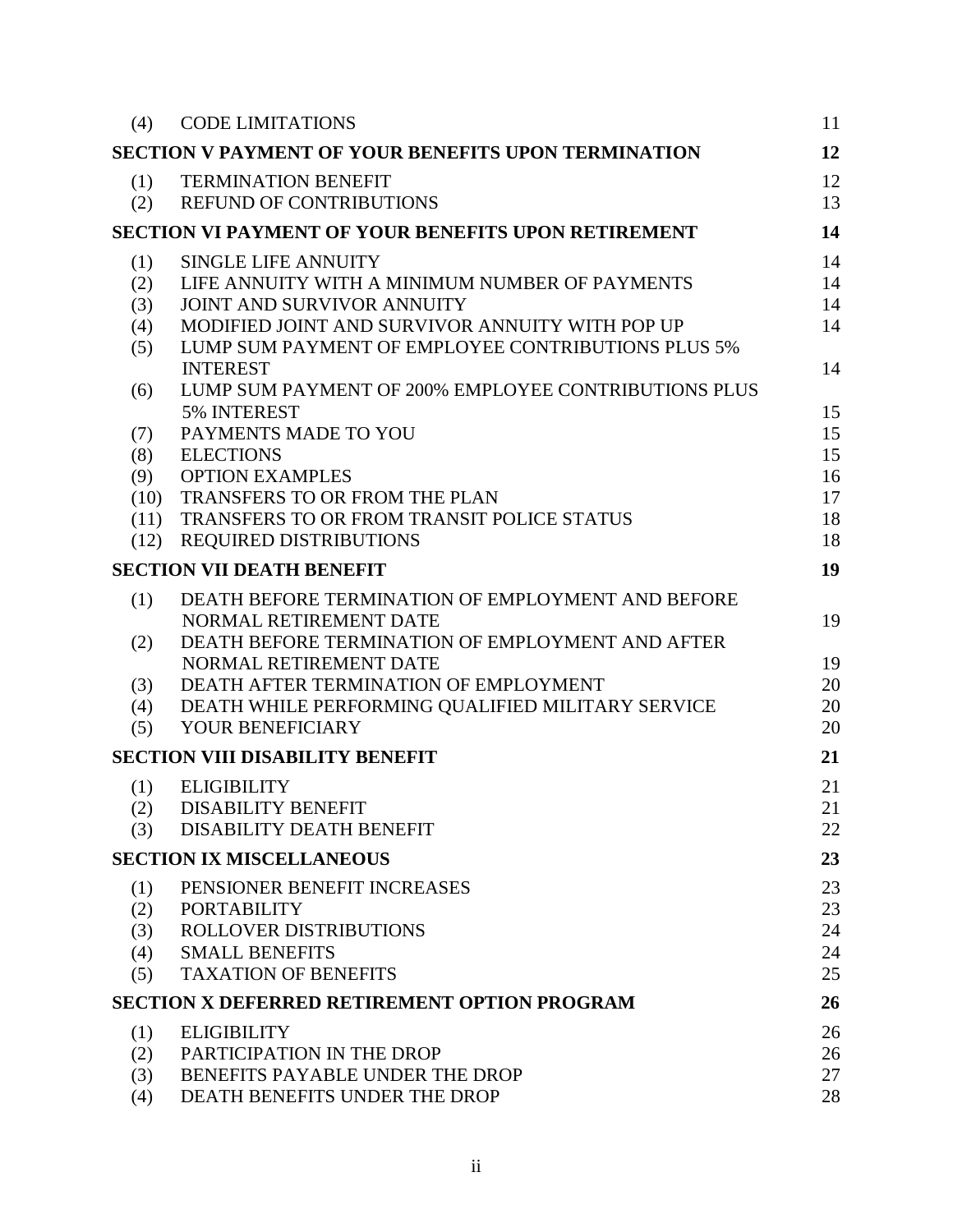|     | <b>CONTRIBUTIONS</b>                          | 28 |
|-----|-----------------------------------------------|----|
|     | <b>SECTION XI TERMINATION OF THE PLAN</b>     | 29 |
|     | DURATION OF THE PLAN                          | 29 |
|     | PLAN TERMINATION                              | 29 |
| (3) | ALLOCATION OF ASSETS UPON PLAN TERMINATION    | 29 |
|     | <b>SECTION XII YOUR RIGHT TO FILE A CLAIM</b> | 31 |
|     | PROCEDURE FOR FILING A CLAIM                  | 31 |
|     | PROCEDURES FOR REQUESTING A REVIEW            | 31 |
|     | <b>ARBITRATION</b>                            | 32 |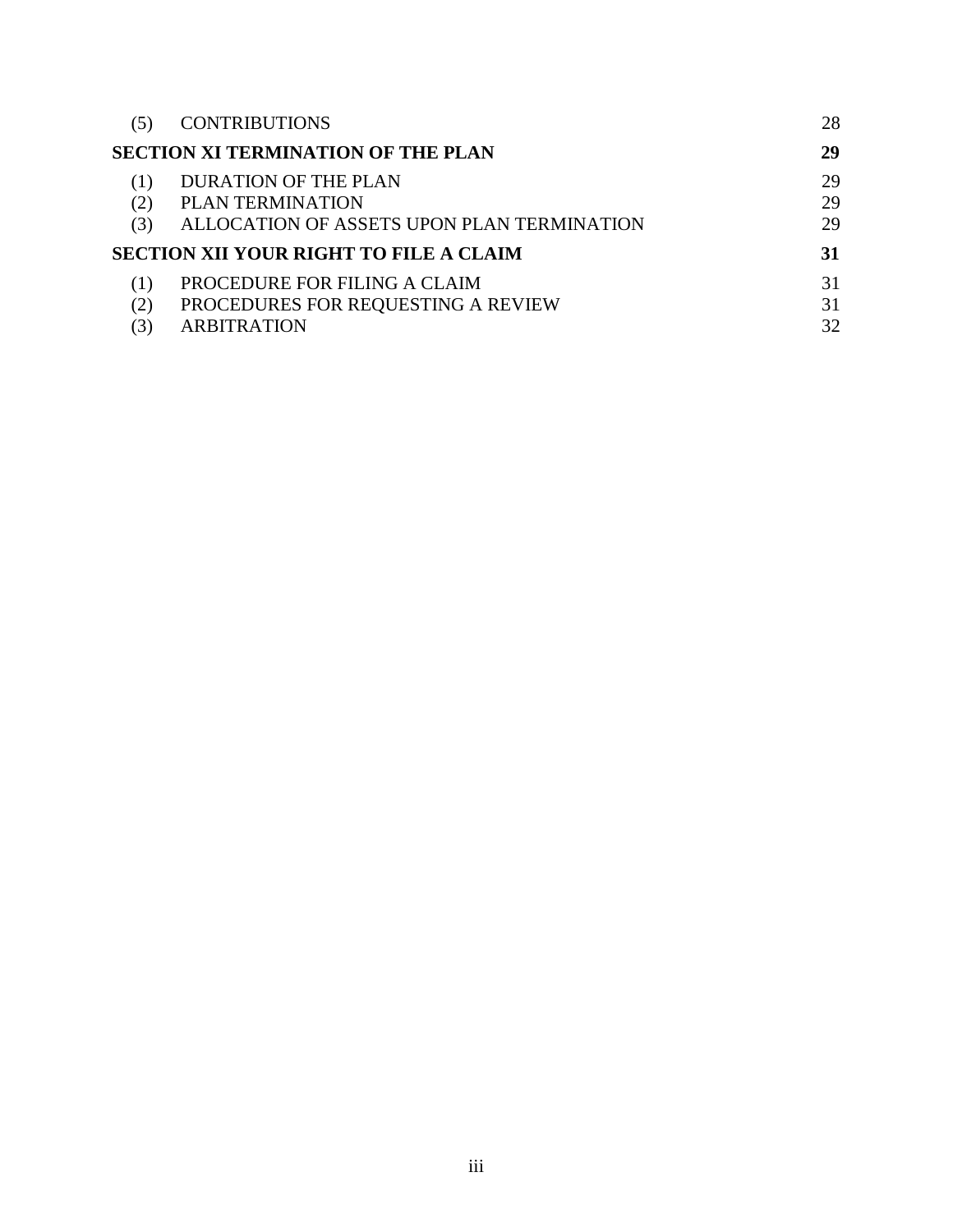# **TO ALL NON-REPRESENTED EMPLOYEES:**

# **YOUR PENSION PLAN**

MARTA sponsors a number of important benefits for its employees. The Plan described in this booklet -- the MARTA Non-Represented Pension Plan, effective January 1, 1958, as amended and restated through January 1, 2015 and subsequently amended, is one of the most valuable of those benefits to your family.

Without a pension program, most working people simply would not have enough income to live comfortably after retirement. You would probably have Social Security, of course, and perhaps some income from personal savings and investments, but all of those combined, in most cases, cannot assure a working man or woman of a reasonable retirement income.

Social Security payments will commence at age 62 or later based on your election. For most qualified, long-service employees who stay on the job until you qualify for full Social Security benefits (currently, age 67 if you were born in 1960 or later) your Plan benefits, combined with Social Security, will replace about three-fourths of pre-retirement earnings.

The cost for this future financial security is shared between you and MARTA. Currently, you contribute 7.0% of your pay towards the total cost, and MARTA assumes the remaining cost of funding and administering the Plan for the benefit of all eligible employees.

Please read this Booklet carefully. The Plan includes several options you may select in your retirement planning. These options affect such things as when and how your benefits are paid. To make full use of these options, it is important that you fully understand them.

Your retirement benefits can only be paid to you if you can be located. Be sure that the Plan Administrator always has your current address.

Your retirement planning affects both you and your family. You should keep this Booklet in a safe place and let your family know where it is.

If you have any questions about the Plan after reading the Booklet, please contact the Plan Administrator who will be glad to discuss the Plan with you.

We are pleased to be able to provide this updated Plan.

Management Pension Committee MARTA Non-Represented Pension Plan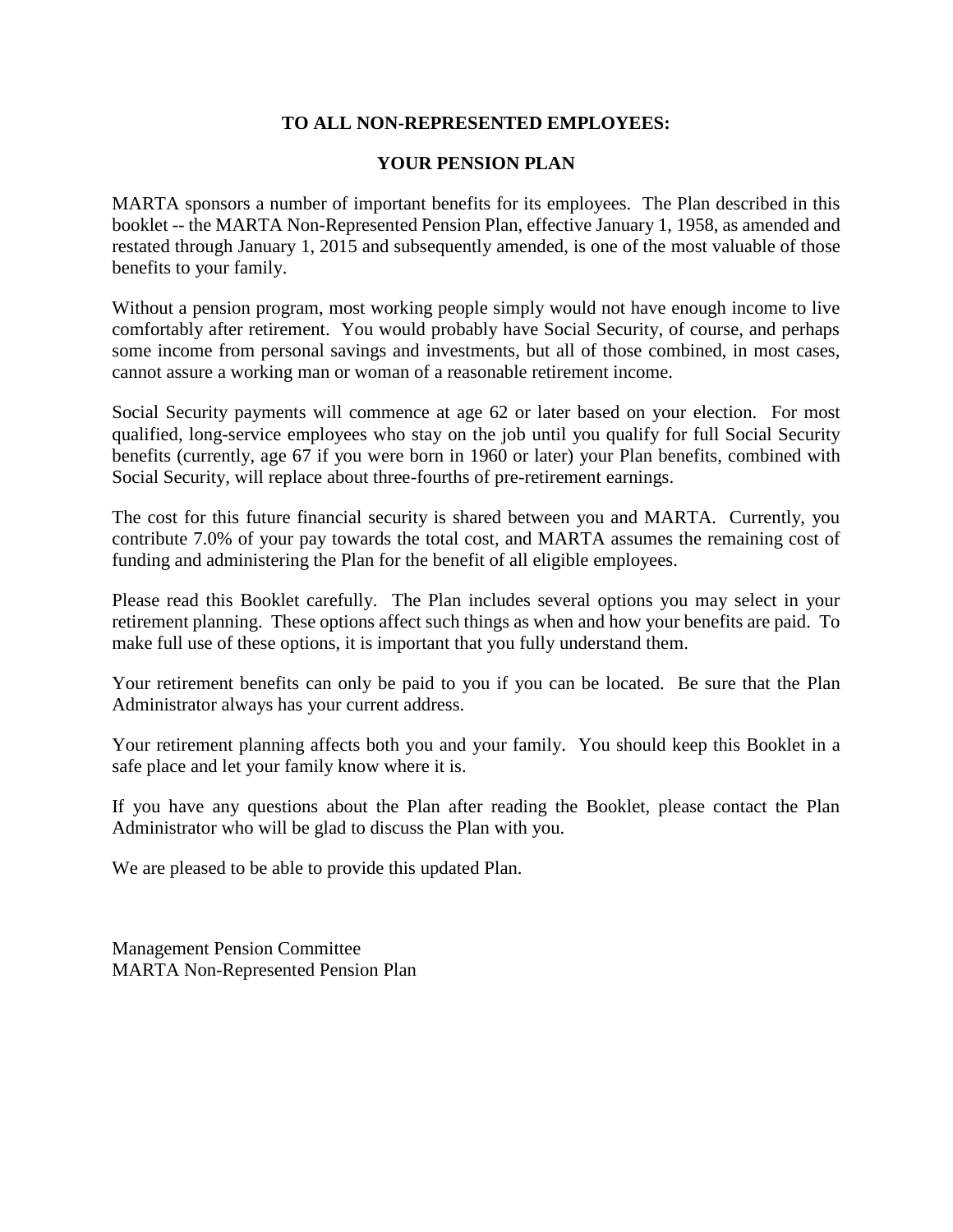# **MARTA NON-REPRESENTED PENSION PLAN**

The goal of the MARTA Non-Represented Pension Plan (the "Plan") is to help covered employees who spend their careers with MARTA enjoy a financially secure retirement.

However, the Plan alone will not be sufficient. Other important sources of your retirement security will be:

- Federal Social Security, to which both you and MARTA make equal contributions,
- The 457 tax sheltered deferred compensation plan in which you may voluntarily participate, and
- Your own personal savings.

The primary purpose of the Plan is to provide retirement income; however, it may also offer valuable benefits upon your termination of employment, death, or disability.

This Booklet will help you become familiar with the benefits available to you through the Plan. Please read the following pages or see the Plan Document for a more complete explanation of your coverage.

This Booklet outlines for you the important parts of the Plan which you will wish to know. It is not burdened with legal and technical language which is, nevertheless, necessarily included in the formal Plan Document and the Trust Agreement.

Therefore, you should understand that if this Booklet appears to have a different meaning from the Plan Document in any respect, the Plan Document and the Trust Agreement shall govern. A copy of the Plan Document is available to you from the Plan Administrator should you desire to read it.

**Nothing contained in the Plan or this Booklet shall constitute a contract or in any way create contractual rights, whether expressed or implied, or be construed as giving any person any legal or equitable right or claim of any nature, except to the extent that the right is specifically fixed under the terms of the Plan, subject to the right of MARTA to amend, curtail, or terminate the Plan, as described in Section XI of this Booklet.**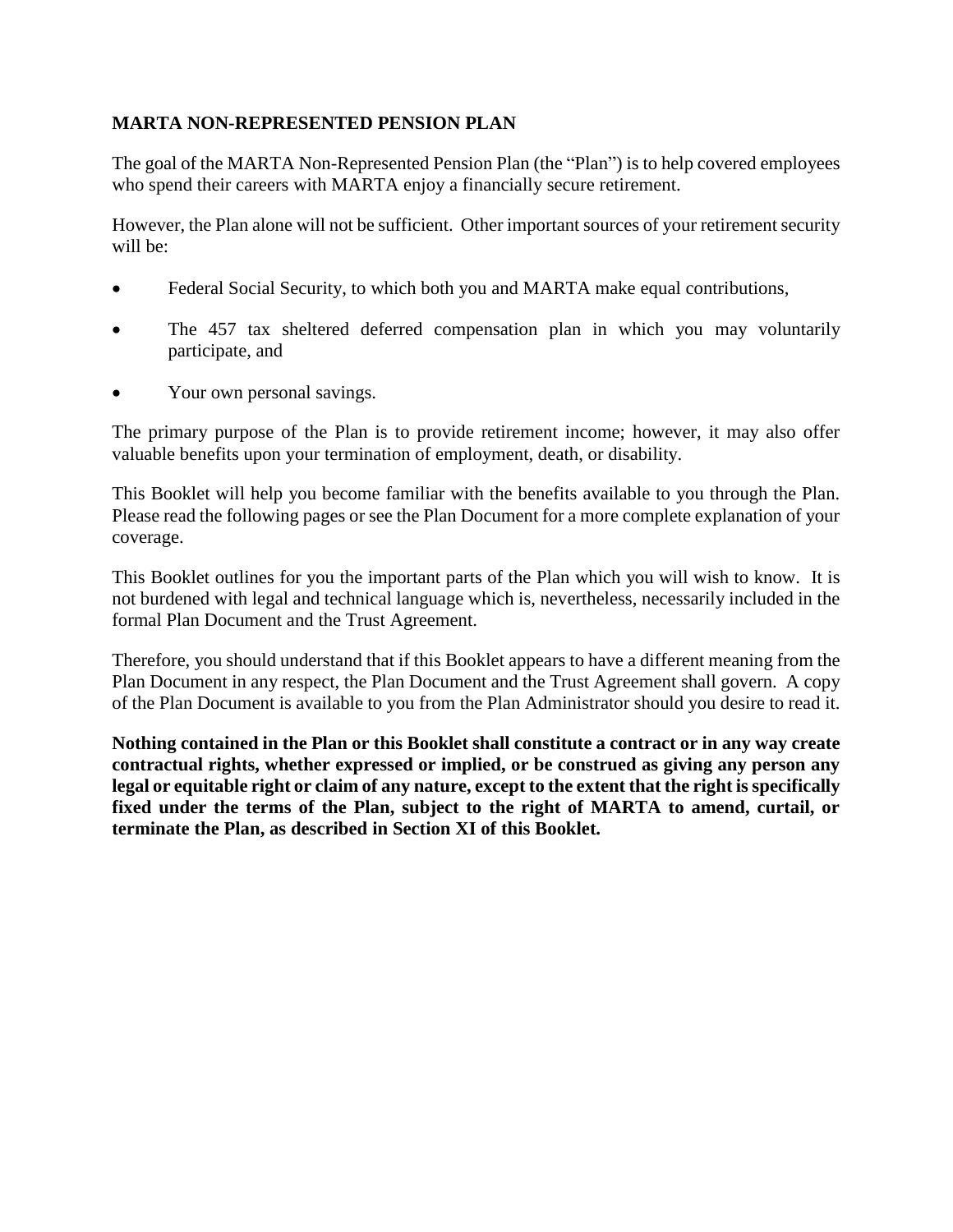## **SECTION I GENERAL INFORMATION**

- <span id="page-6-1"></span><span id="page-6-0"></span>**(1) Name Of Plan** -- The name of the Plan is the Non-Represented Pension Plan for Employees of the Metropolitan Atlanta Rapid Transit Authority (the MARTA Non-Represented Pension Plan or the Plan).
- <span id="page-6-2"></span>**(2) Booklet** -- This summary plan description of the Plan.
- <span id="page-6-3"></span>**(3) Plan Document** -- The formal technical document describing all rights and benefits of the Plan.
- <span id="page-6-4"></span>**(4) Plan Administrator** -- The administrator of the Plan appointed by the Management Pension Committee.
- <span id="page-6-5"></span>**(5) Effective Date** -- The Plan was originally effective on January 1, 1958. It has been amended and restated through January 1, 2015 and subsequently amended.
- <span id="page-6-6"></span>**(6) Employee** -- Any regular, full-time MARTA employee hired prior to January 1, 2005, excluding leased, part- time, co-op or temporary employees. The provisions of the Plan applicable to Transit Police are covered in a separate summary plan description.
- <span id="page-6-7"></span>**(7) Type of Plan** -- The Plan is a governmental defined benefit pension plan.
- <span id="page-6-8"></span>**(8) Source of Contributions** -- Contributions to the Plan are made by MARTA and all eligible Participants. The amount of MARTA's contribution is actuarially determined. Employees currently contribute 7.0% of pay.
- <span id="page-6-9"></span>**(9) Transit Police --** employees who are sworn police personnel acting as police officers for MARTA whose job description requires them to be certified by the Peace Officers Standards and Training Counsel.
- <span id="page-6-10"></span>**(10) Trust Fund** -- MARTA and employee contributions to the Plan are sent regularly to the Trustee. The Management Pension Committee employs money managers to invest the Trust Fund. All assets in the Trust Fund are used for the exclusive benefit of Plan Participants.
- <span id="page-6-11"></span>**(11) Plan Year** -- The Plan Year is the 12 month period used for maintaining the financial records for the Plan. The Plan Year begins on each January 1 and ends on each December 31.
- <span id="page-6-12"></span>**(12) Plan Sponsor** -- The Plan is sponsored and maintained by:

MARTA 2424 Piedmont Road, N.E. Atlanta, Georgia 30324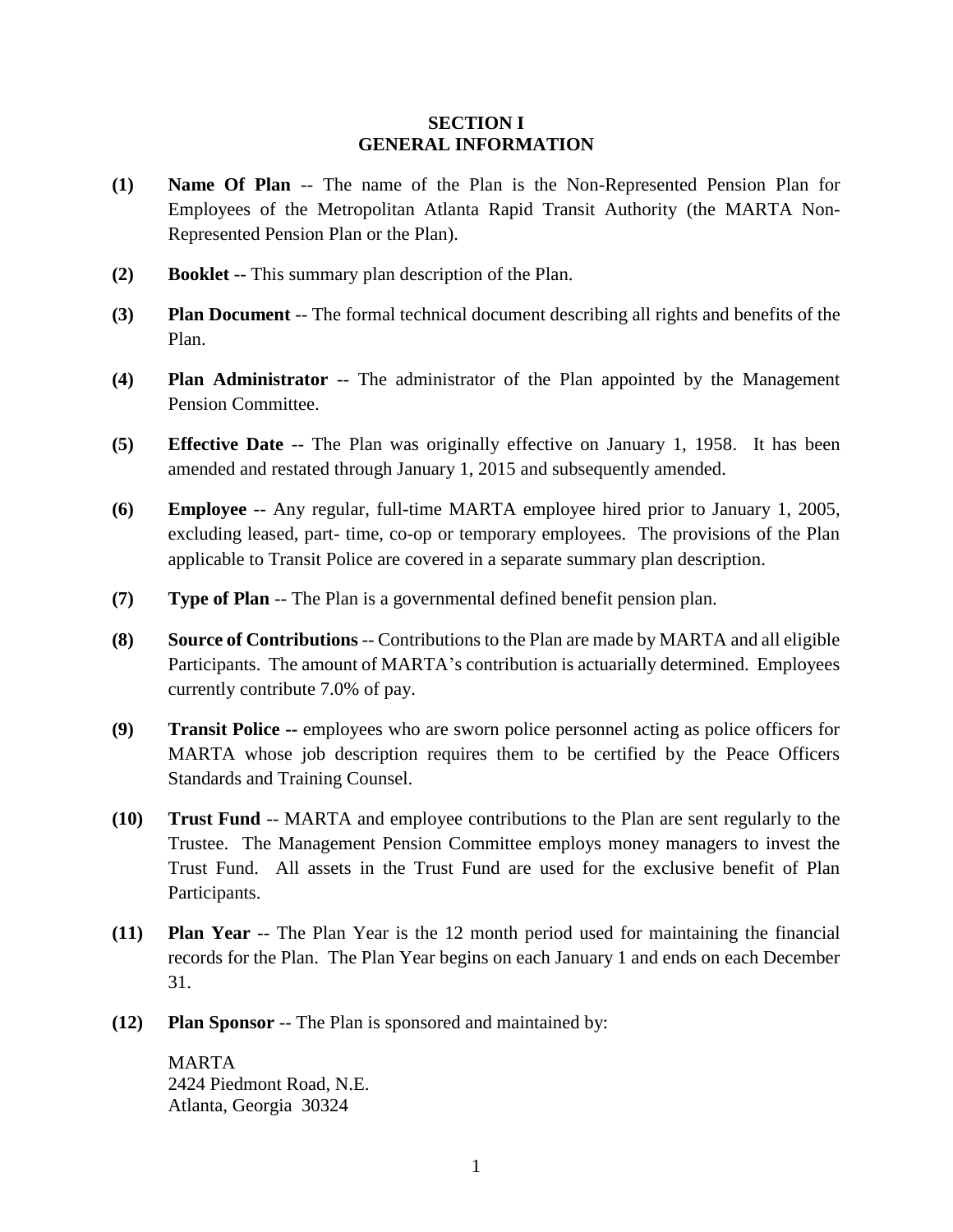# **SECTION I GENERAL INFORMATION (Continued)**

If you have any questions about the Plan, you should contact MARTA's Employee Benefits Office at:

2424 Piedmont Road, N.E. Atlanta, Georgia 30324 Telephone: (404) 848-5393

- <span id="page-7-0"></span>**(13) Plan Trustee** -- The Trustee of the Plan is The Northern Trust Company. The Trustee's address is 50 South La Salle Street, Chicago, Illinois 60603.
- <span id="page-7-1"></span>**(14) Legal Matters**-- Legal process should be served on MARTA's chief counsel, Elizabeth M. O'Neill, Esq., at 2424 Piedmont Road, N.E., Atlanta, Georgia 30324.
- <span id="page-7-2"></span>**(15) Type of Administration** -- The Plan is administered by the Plan Administrator appointed by the Management Pension Committee (the "Committee"). The Committee consists of between three and ten members. Currently serving are four employee representatives, two retired Plan Participants, and one member of MARTA's Board of Directors. The Committee is responsible for administering all of the Plan's provisions, providing any forms required for use by Participants, and authorizing any benefit payments from the Plan. Investment of Plan assets is the responsibility of the money managers hired by the Committee.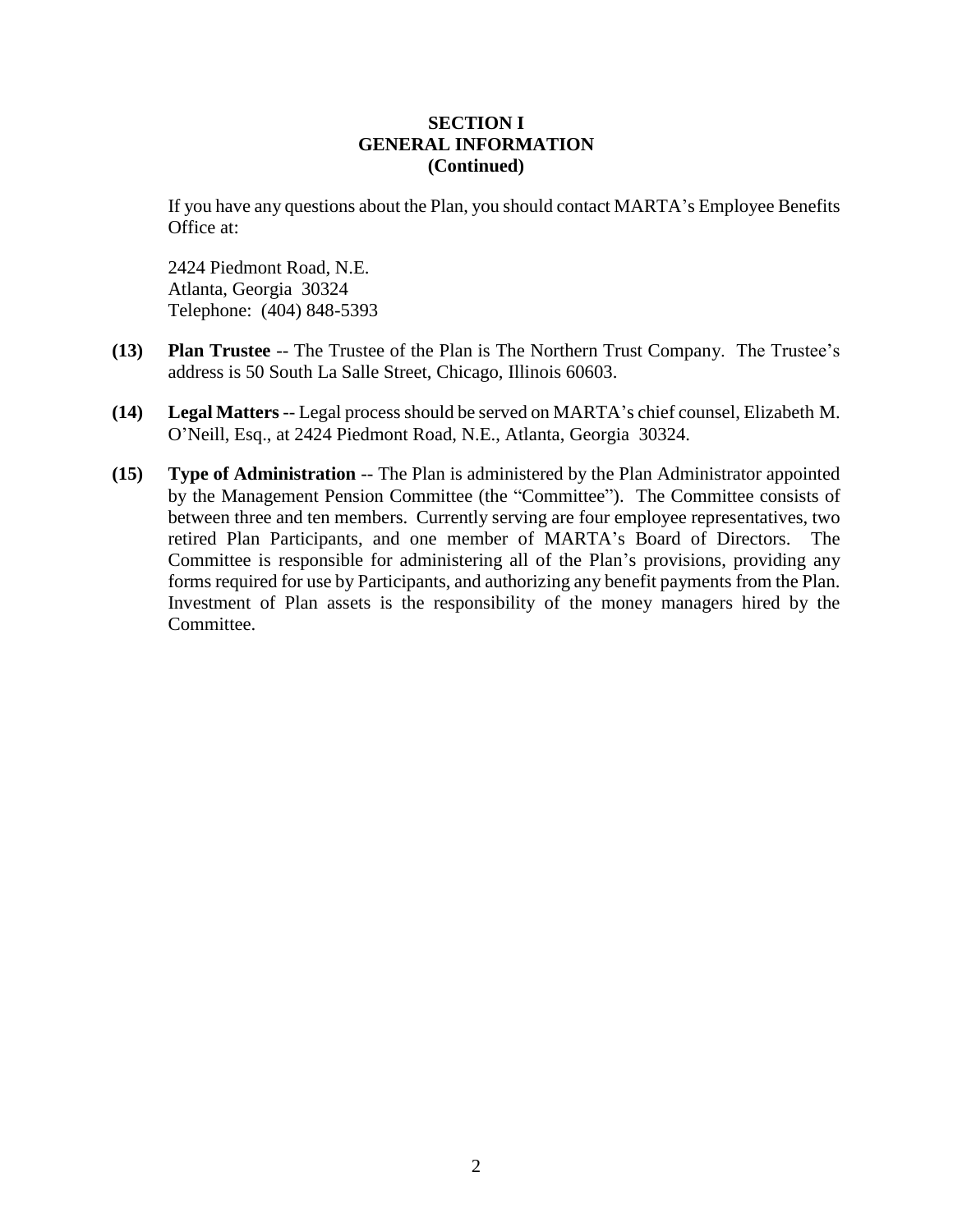## **SECTION II HIGHLIGHTS OF YOUR BENEFITS**

- <span id="page-8-1"></span><span id="page-8-0"></span>**(1) ACCRUED RETIREMENT BENEFIT** (LIFE ANNUITY BASIS) – This is payable during the Participant's lifetime, in a monthly amount equal to (a) times (b) with a minimum of (c), where:
	- (a) is the benefit accrual rate of 2.00% for each Year of Credited Service; provided, that for all Participants terminating service on or after January 1, 2001, the benefit accrual rate is increased for all Credited Service to 2.05% per year for retirees with 20 through 29 years of Credited Service and 2.10% per year for retirees with 30 or more years of Credited Service.
	- (b) is the Average Monthly Plan Compensation; and
	- (c) is the minimum benefit of \$32.50 per Year of Credited Service to 30.
- <span id="page-8-2"></span>**(2) AVERAGE MONTHLY PLAN COMPENSATION** – 1/12th of the average Compensation for the three Plan Years of the last eight which produce the highest average. For example, suppose your last eight years were from 2010 to 2017, and your earnings were as follows

| 2010 | \$35,000 | <b>Highest Three</b> |
|------|----------|----------------------|
| 2011 | \$36,000 | 2015-\$40,000        |
| 2012 | \$37,000 | 2016-\$41,000        |
| 2013 | \$38,000 | 2017-\$42,000        |
| 2014 | \$39,000 | Total \$123,000      |
| 2015 | \$40,000 |                      |
| 2016 | \$41,000 |                      |
| 2017 | \$42,000 |                      |
|      |          |                      |

In this example, your Average Monthly Compensation would be \$123,000 divided by 36 months, or \$3,416.67.

<span id="page-8-3"></span>**(3) COMPENSATION** – base salary paid by MARTA before deducting taxes, salary deferrals or salary reduction contributions made to this Plan or any Section 457 or Section 125 plans of MARTA, including contributions under Section 414(h)(2) of the Internal Revenue Code of 1986, as amended (the "Code"), plus bonuses and overtime pay up to 2,080 hours annually, but excluding automobile allowance and excess life insurance taxable income. For employees hired after December 31, 1995, pay in excess of the applicable limit under Code Section 401(a)(17) is not included as Compensation for purposes of the Plan. For 2018, the Code Section 401(a)(17) limit is \$275,000.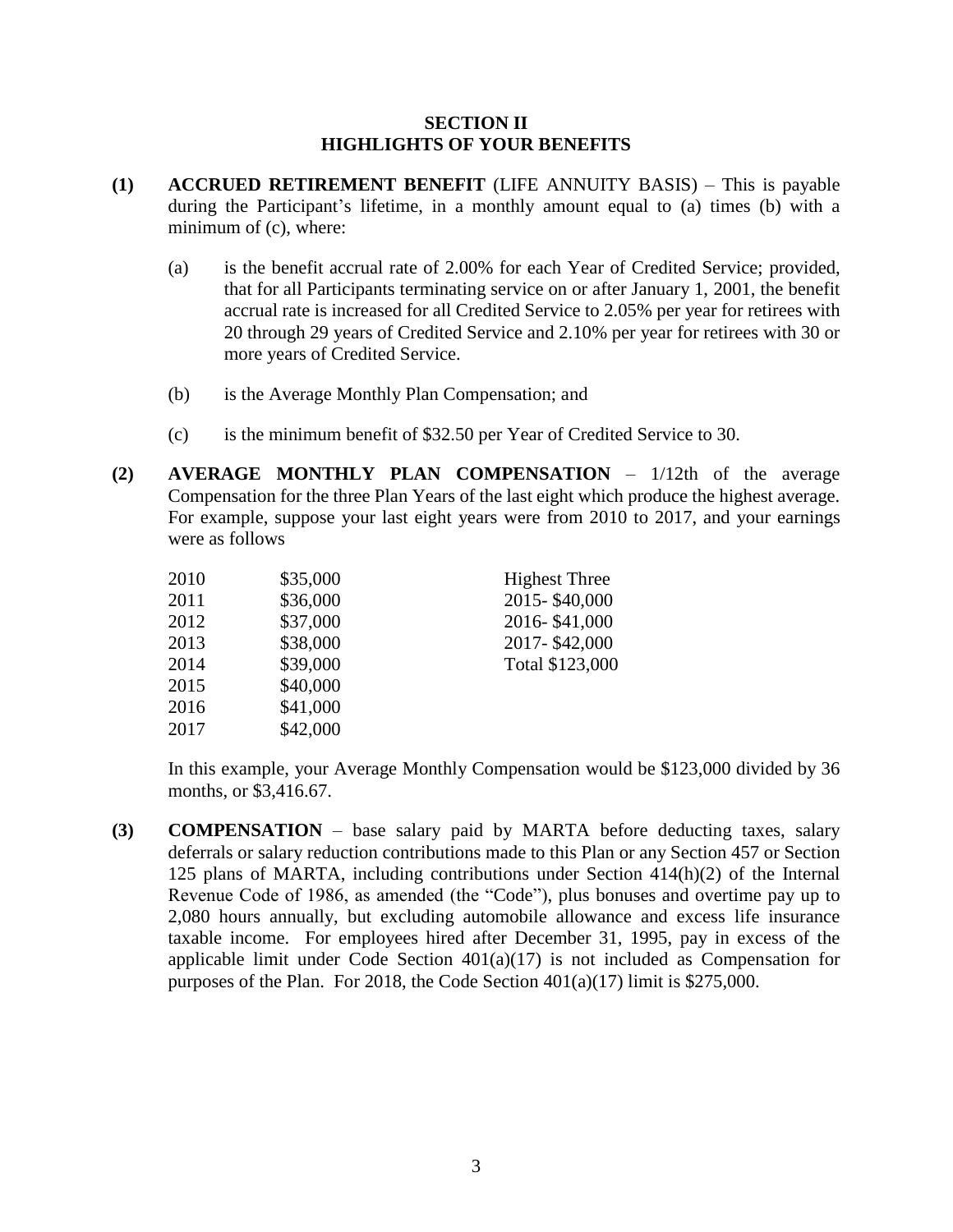# **SECTION II HIGHLIGHTS OF YOUR BENEFITS (Continued)**

- <span id="page-9-0"></span>**(4) PARTICIPANT CONTRIBUTIONS** – As a condition of participation, you will contribute 7.0% of your Compensation to the Plan currently. Your contributions will provide a benefit floor for you. MARTA will contribute an actuarially determined amount to the Plan to fund any balance of your benefit. (Note: MARTA's contribution is a group rate for all employees. Because pension, disability, and death benefit costs increase dramatically with age, MARTA's contribution is increasingly allocated to the older ages.)
- <span id="page-9-1"></span>**(5) CREDITED SERVICE** – Years and completed months (each full month equaling 8-1/3% or .083 of a year) of continuous full-time employment with MARTA. See Section III for more information.

Year of Credited Service – each Plan Year during which you complete one year of Continuous Service (as defined in Section III) with MARTA.

<span id="page-9-2"></span>**(6) DISABILITY BENEFIT** – If you are receiving Workman's Compensation or become totally disabled, either permanently or temporarily, you will receive your Normal Retirement Benefit at your Normal Retirement Date, based on Credited Service and continuation of Compensation during the period of disability or while receiving Workman's Compensation. Your contributions are waived for the duration of your disability.

If you die while receiving disability payments from MARTA (such as temporary/shortterm disability or permanent/long-term disability or Workman's Compensation) and prior to your Normal Retirement Date, the death benefit described in Section VIII(3) is payable counting salary and service up to the date of death.

- <span id="page-9-3"></span>**(7) EARLY RETIREMENT DATE OR EARLY RETIREMENT**– Retirement with completion of five Years of Credited Service (i) at or after age 55 (but prior to age 62) or (ii) with at least 60 Points (but less than 80 Points).
- <span id="page-9-4"></span>**(8) ELIGIBILITY** – Full-time, regular employees of MARTA hired prior to January 1, 2005, who have not transferred into the MARTA Non-Represented Defined Contribution Plan (the "Non-Rep DC Plan") and who are not active participants in the MARTA / ATU Local 732 Employees Retirement Plan (the "Union Plan"). The provisions of the Plan applicable to Transit Police are covered in a separate summary plan description.
- <span id="page-9-5"></span>**(9) MAXIMUM BENEFIT** – The maximum benefit limitations as specified in Section 415 of the Code apply.
- <span id="page-9-6"></span>**(10) POINTS –** Age plus Credited Service determined on the date your employment with MARTA terminates.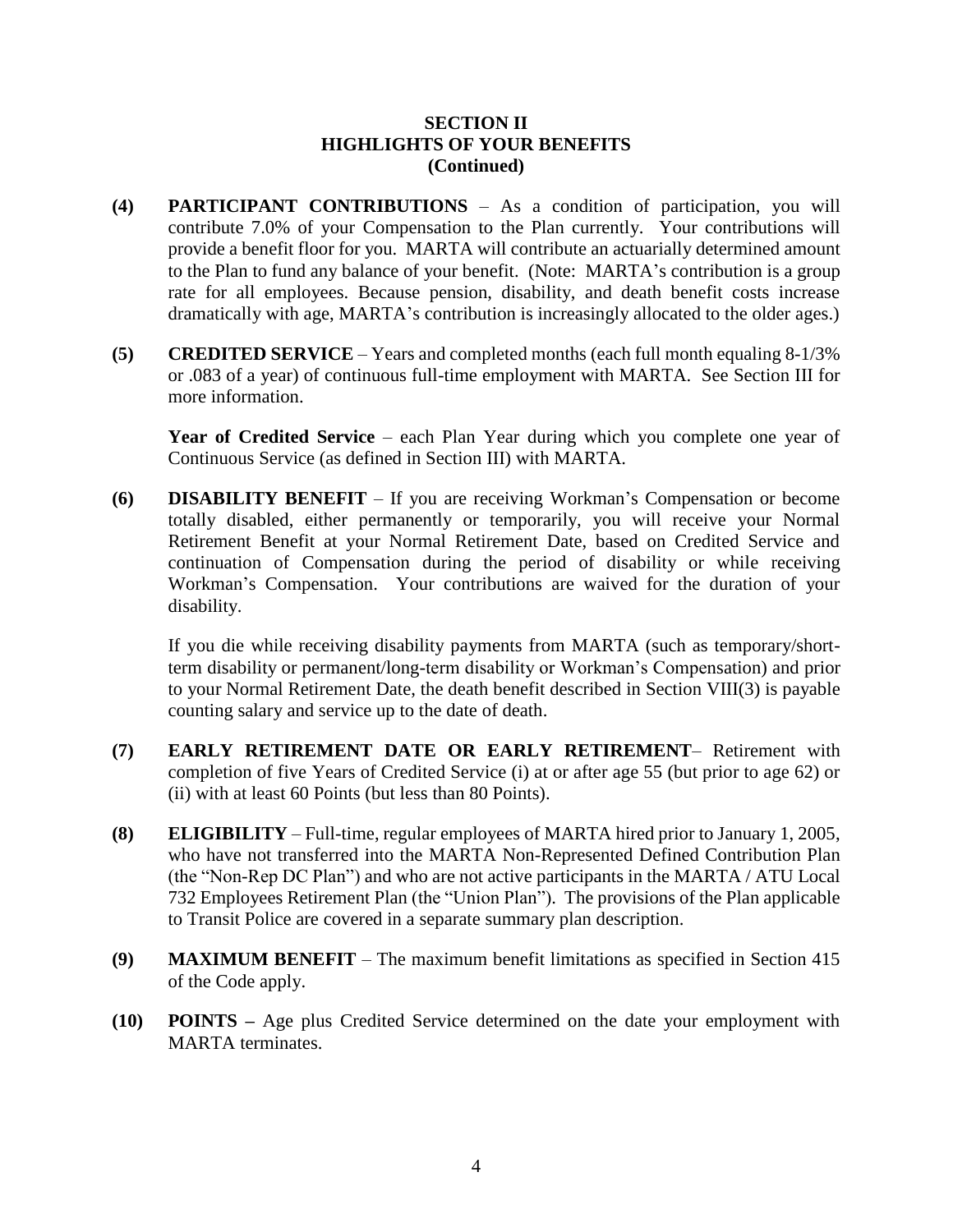# **SECTION II HIGHLIGHTS OF YOUR BENEFITS (Continued)**

- <span id="page-10-0"></span>**(11) MINIMUM BENEFIT (LIFE ANNUITY BASIS)** – \$32.50 for each Year of Credited Service (prorated for completed months) to a maximum of 30 years. The Minimum Benefit may be reduced for Early Retirement, as discussed in Section IV(2).
- <span id="page-10-1"></span>**(12) NORMAL PAYMENT FORM** – 50% Joint and Survivor Annuity. Important Note: Unless a notarized spousal consent is obtained, an actuarially equivalent 50% Joint and Survivor Annuity will be the automatic form of payment if you are married for at least one year at your retirement date. If you not married throughout the one year period prior to your retirement date, the automatic form of payment is a single life annuity.
- <span id="page-10-2"></span>**(13) NORMAL (AND DELAYED) RETIREMENT DATE** – Retirement at age 62 or later, with completion of 5 Years of Credited Service.
- <span id="page-10-3"></span>**(14) PAYMENT OPTIONS** – Your benefit can be paid in the form of a life annuity, life annuity with a minimum number of payments guaranteed, or other options described in Section VI.
- <span id="page-10-4"></span>**(15) TERMINATION BENEFIT** – If your employment ends before you can retire, but you have at least five Years of Credited Service, you are entitled to a Termination Benefit, as described in Section V. You may be entitled to a refund of your contributions plus 5% annual interest, as described in Section V.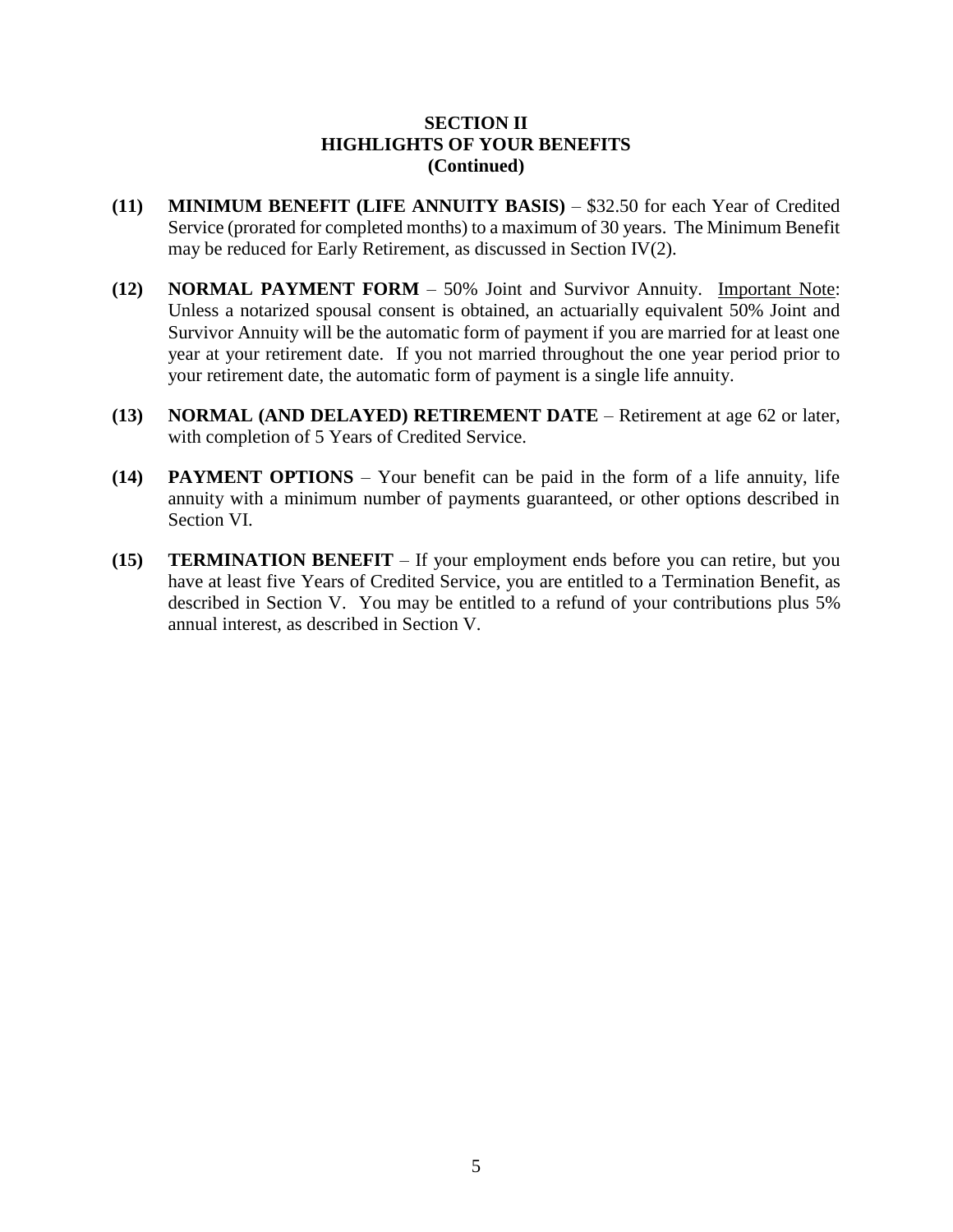# **SECTION III SERVICE**

- <span id="page-11-1"></span><span id="page-11-0"></span>**(1) CONTINUOUS SERVICE** means your unbroken employment from the most recent beginning date of employment, including sick leave, any "buy-back" (on or prior to December 31, 2013) and prior service under the Union Plan, excluding any service credit for the same period from both this Plan and the Union Plan. However, see Section VI(10) of this Booklet for more information regarding transfers between the Union Plan and the Plan. Your continuous service with MARTA will not be broken in the event of an absence due to sickness or injury, any leave duly authorized by MARTA for an approved purpose, including those recognized by the Family and Medical Leave Act of 1993, or any authorized absence for service in the armed forces of the United States in accordance with federal law governing reemployment of veterans. Absences will be authorized on a nondiscriminatory basis, and all employees in similar circumstances will receive uniform and consistent treatment.
- <span id="page-11-2"></span>**(2) CREDITED SERVICE** means your completed years and calendar months of Continuous Service with MARTA and its predecessors, determined in accordance with MARTA's records, from your date of full-time employment to your date of termination. (Note: part of a month counts as a full month in the month of termination but not the month of hire).

For example, assume that you came to work at MARTA on February 10, 1978, and that you terminate on November 17, 2000. You would have 22 full years (March 1, 1978, to March 1, 2000) and nine months (March 1, 2000, to December 1, 2000) of Credited Service at termination.

Failure to return to the employ of MARTA by the end of any period of absence specified in (1) above will be considered a termination of employment at the time your period of absence began.

If you return from uniformed service in the armed forces of the United States, you are entitled to Credited Service during your period of leave, provided you pay, within a specified time period, the applicable Participant contributions you would have paid had you been employed by MARTA during the period of uniformed service.

## <span id="page-11-3"></span>**(3) REEMPLOYMENT AFTER TERMINATION OR RETIREMENT**

The Plan is closed to former Employees rehired after December 31, 2013. No rehired former Employee (whether retired or not) may "buy-back" and return any cash refund plus interest and be restored in prior Credited Service. Rehired Employees will not again participate in the Plan or accrue benefits under the Plan for service after their reemployment date but will instead participate in the Non-Rep DC Plan.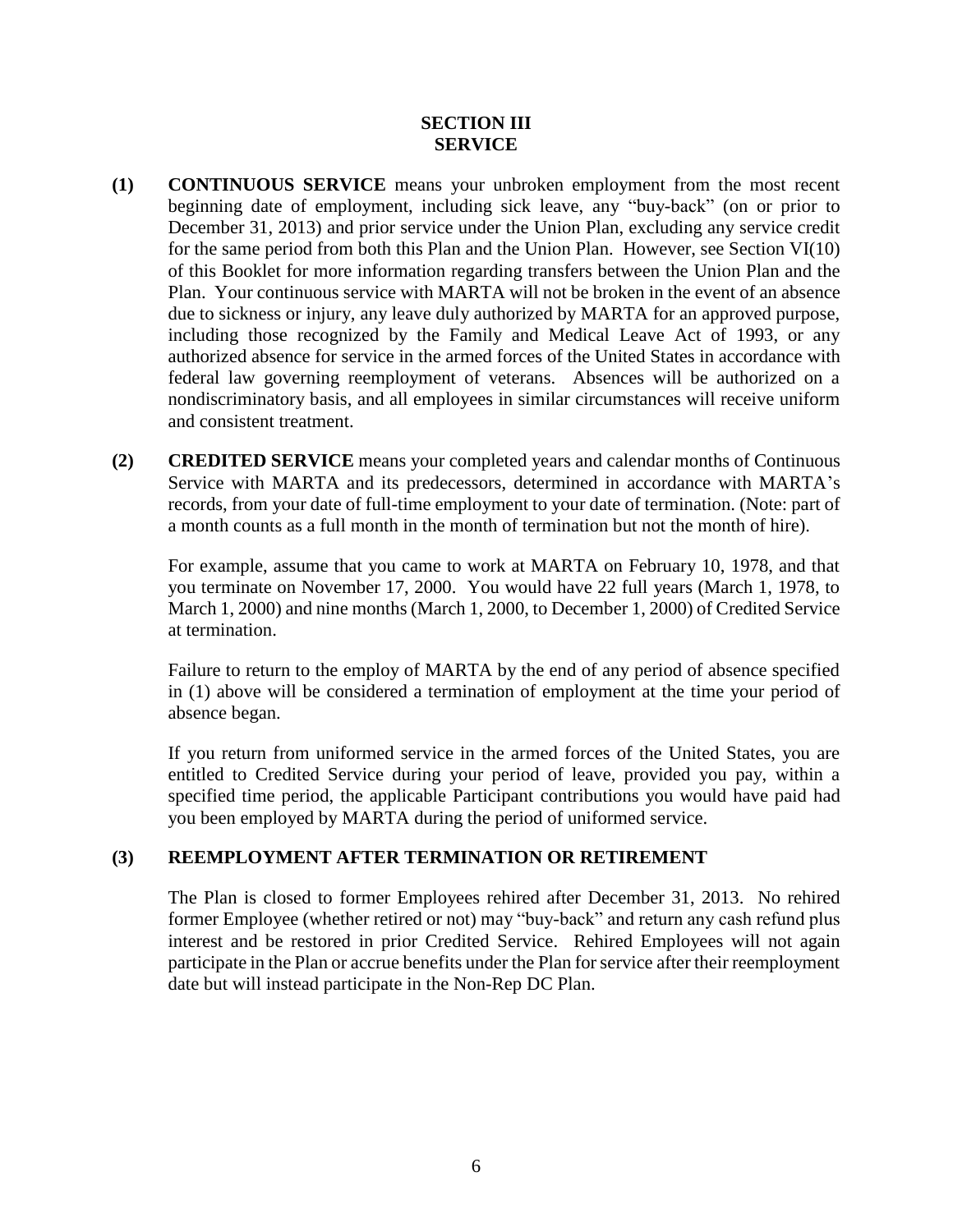# **SECTION III SERVICE (Continued)**

For former Employees rehired on or before December 31, 2013, any benefit to which you became entitled under the Plan will be appropriately adjusted, in a uniform and nondiscriminatory manner, to take into account any benefit to which you became entitled under this Plan due to your prior employment. In no event will there be a duplication of benefits due to your several periods of employment.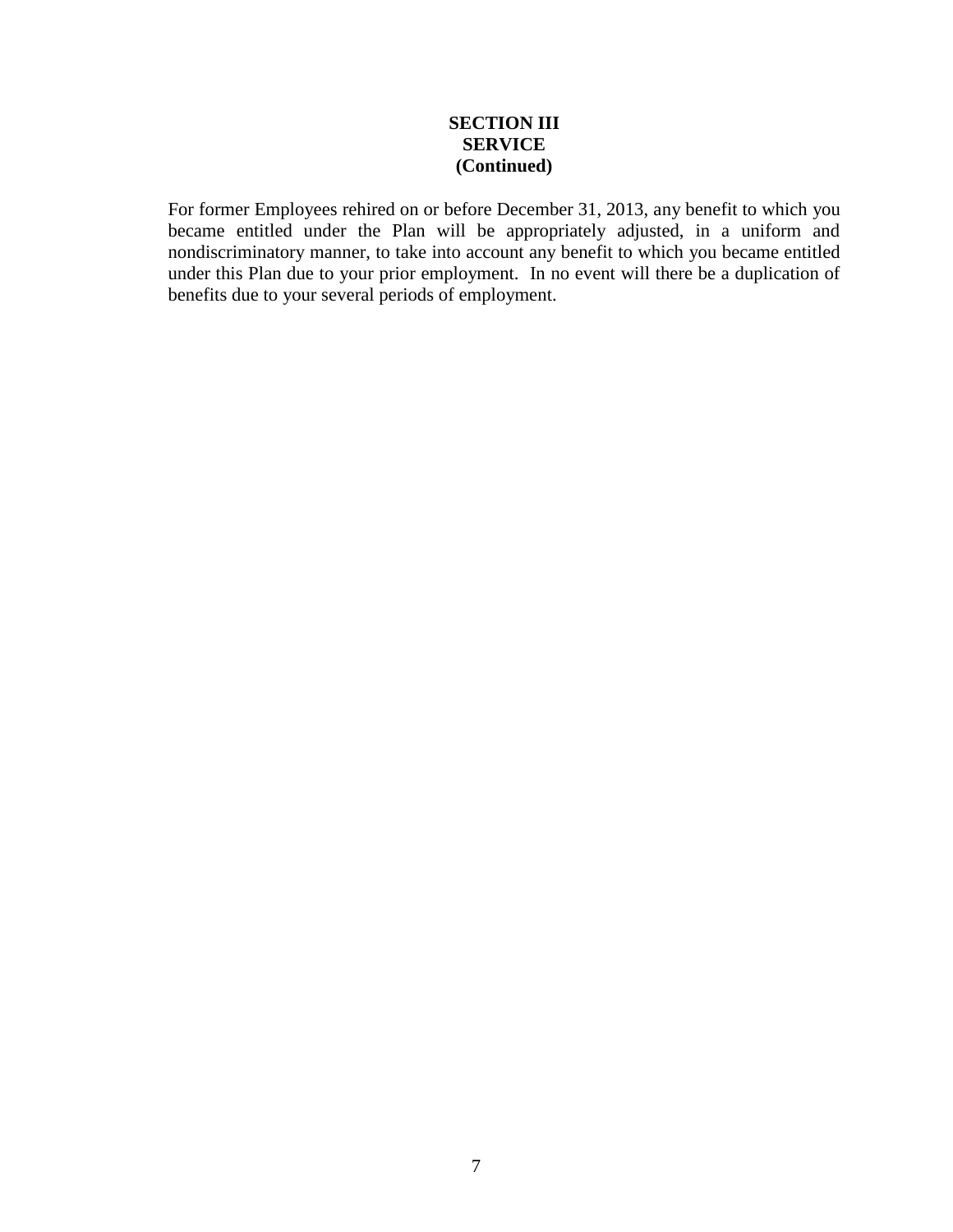## **SECTION IV YOUR RETIREMENT BENEFIT**

## <span id="page-13-1"></span><span id="page-13-0"></span>**(1) NORMAL RETIREMENT BENEFIT**

If you retire on your Normal Retirement Date, the monthly benefit payable to you is equal to your Accrued Retirement Benefit. Your "Normal Retirement Date" is the last day of any month following your attainment of age 62 and your completion of five Years of Credited Service. Your pension payments begin on the first day of the following month.

Your Accrued Retirement Benefit is equal to 2.0% (2.05% if 20 – 29 Years of Credited Service, 2.10% if 30 or more) x Years of Credited Service x Average Monthly Plan Compensation.

## **Normal Retirement Example**

Suppose you retire at age 62 and have completed 25 Years of Credited Service. Using the Average Monthly Plan Compensation of \$3,416.67 (previously illustrated in Section II(2)), your monthly Normal Retirement Benefit would be calculated as follows:

 $(25$  Years x 2.05%) x \$3,416.67 = \$1,751.04

This amount is in addition to your Social Security benefit, half of which is paid for you by MARTA in the form of F.I.C.A. taxes.

Important Note: If you have been married for one year or more, the normal form of payment is a 50% Joint and Survivor Annuity. The life annuity benefit shown in this example would be reduced to provide for 50% continuation to any eligible surviving spouse, unless you waive this benefit form with notarized spousal consent and elect an optional one.

## **Minimum Benefit**

The Minimum Benefit is \$32.50 per month for each Year of Credited Service (prorated for years and months) up to a limit of \$975 after 30 years.

For example: Suppose you are an employee who is retiring at age 62 with 10 Years of Credited Service with Average Monthly Compensation of \$3,500. Under the regular formula, your monthly Normal Retirement Benefit would be calculated as follows:

10 Years x 2.0% x \$3,500 = \$700.00

Your Minimum Benefit, however, would be \$32.50 times 10 Years of Credited Service, or \$325.00 per month. Therefore, you would not receive the minimum benefit of \$325.00 per month, since it is less than the \$700.00 calculated under the regular formula.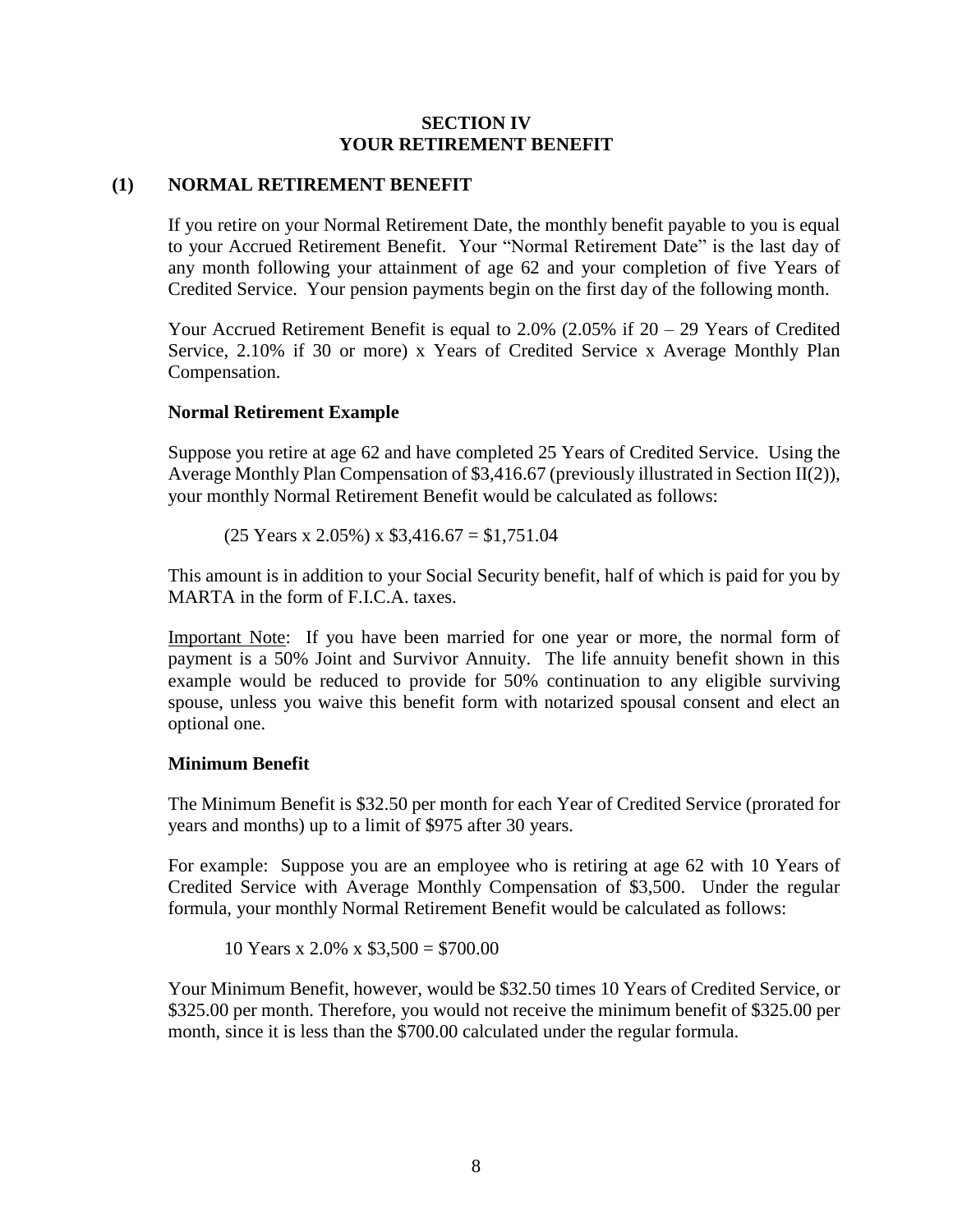# **SECTION IV YOUR RETIREMENT BENEFIT (Continued)**

# <span id="page-14-0"></span>**(2) EARLY RETIREMENT BENEFIT**

If you retire on your Early Retirement Date, the monthly benefit payable to you is equal to your Accrued Retirement Benefit (calculated the same as a Normal Retirement Benefit) unreduced if you are age 62 with five Years of Credited Service, or you have 30 Years of Credited Service, or you have 80 Points. Otherwise, your benefit is reduced by the lesser of:

- (a) 3% times each year of age at retirement below 62. You must be at least age 55 to receive an Early Retirement Benefit.
- (b) 3% times the difference of 80 and your Points at termination. You must have at least 60 Points to receive an Early Retirement Benefit.

## **Minimum Benefit**

The Minimum Benefit would be paid if it is larger than the amount in (a) or (b) above. The Minimum Benefit is calculated as follows:

- The Minimum Benefit is not reduced for Early Retirement if you retire under (a) (*i.e.*, you retire on or after age 55 but before age 62).
- The Minimum Benefit is reduced for Early Retirement if you retire under (b) (*i.e.*, you have at least 60 Points but less than 80 Points). The Minimum Benefit will be reduced by 3% for each year (or fraction of a year) below age 62.

You may choose to start receiving your monthly benefit immediately, or defer it until your deferred commencement date. If you retire under (a), the benefit will be larger for each month that you defer, because the reduction for early payment is dependent upon your age at actual commencement of payment in (a) above. The reduction becomes smaller as your age at commencement of the payment grows larger. If you retire under (b), however, the benefit will not change for each month you defer because the benefit and your Points are fixed at the date of your termination.

## **Early Retirement Example**

Suppose you decide to retire seven years early at age 55. Your Average Monthly Plan Compensation at retirement is \$5,000, and your Credited Service is 20 years.

20 Years x 2.05% x \$5,000 = \$2,050.00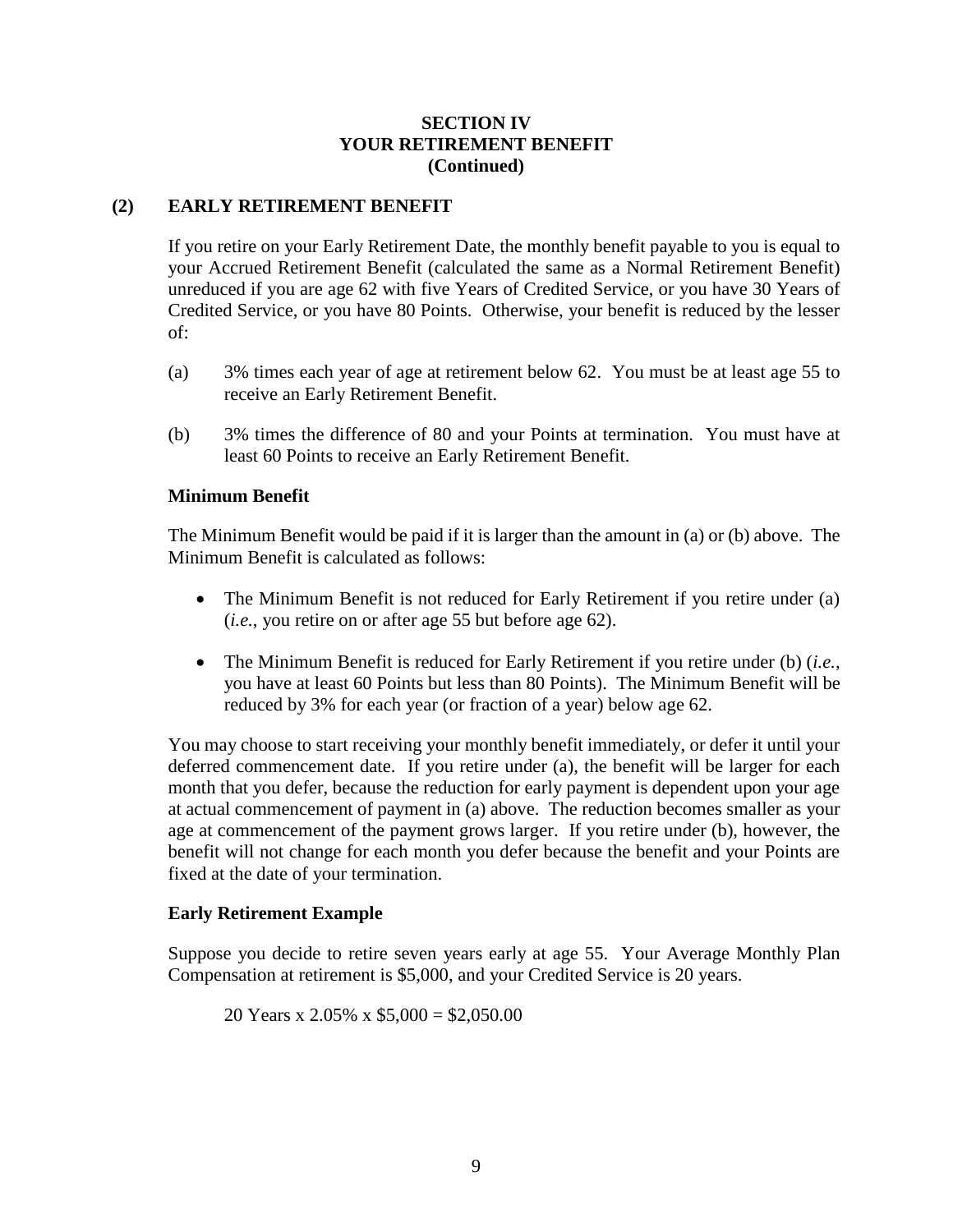# **SECTION IV YOUR RETIREMENT BENEFIT (Continued)**

Because the benefit will begin before age 62, it must be reduced to reflect a longer period of payments. The benefit reduction is calculated two different ways outlined as follows:

- (a) Age 62 minus age  $55 = 7$  years 7 years x  $3\% = 21\%$  reduction
- (b) 80 minus your Points =  $80 (55+20) = 5$  $5 \times 3\% = 15\%$  reduction

The smaller reduction is 15% under (b) above. Therefore, your benefit would equal \$2,050 x 85%, or \$1,742.50. This amount is larger than the Minimum Benefit equal to \$650 (20 years x \$32.50), reduced by 15% for early payment. Therefore you would receive \$1,742.50 per month beginning at age 55.

Important Note: If you have been married for one year or more, the normal form of payment is a 50% Joint and Survivor Annuity. The life annuity benefit shown in this example would be reduced to provide for 50% continuation to any eligible surviving spouse, unless you waive this benefit form with notarized spousal consent and elect an optional one.

## **You should weigh several factors carefully before you decide to retire early:**

- 1. Your benefit amount will be less because you have fewer years of service. In addition, your Average Monthly Plan Compensation might be smaller than it would be if you stayed until reaching age 62.
- 2. If you choose to have payments begin before age 62, your benefit amount may be further reduced.
- 3. Under current law, you cannot begin drawing reduced Social Security benefits until you are at least age 62; unreduced Social Security benefits are not available until you reach your retirement age as defined by the Social Security Administration, and some Social Security benefits will be lower if you quit work before that age.

If you are considering Early Retirement, please contact the Plan Administrator who will review your benefits with you. If you decide to retire early, be sure to notify the Plan Administrator in advance.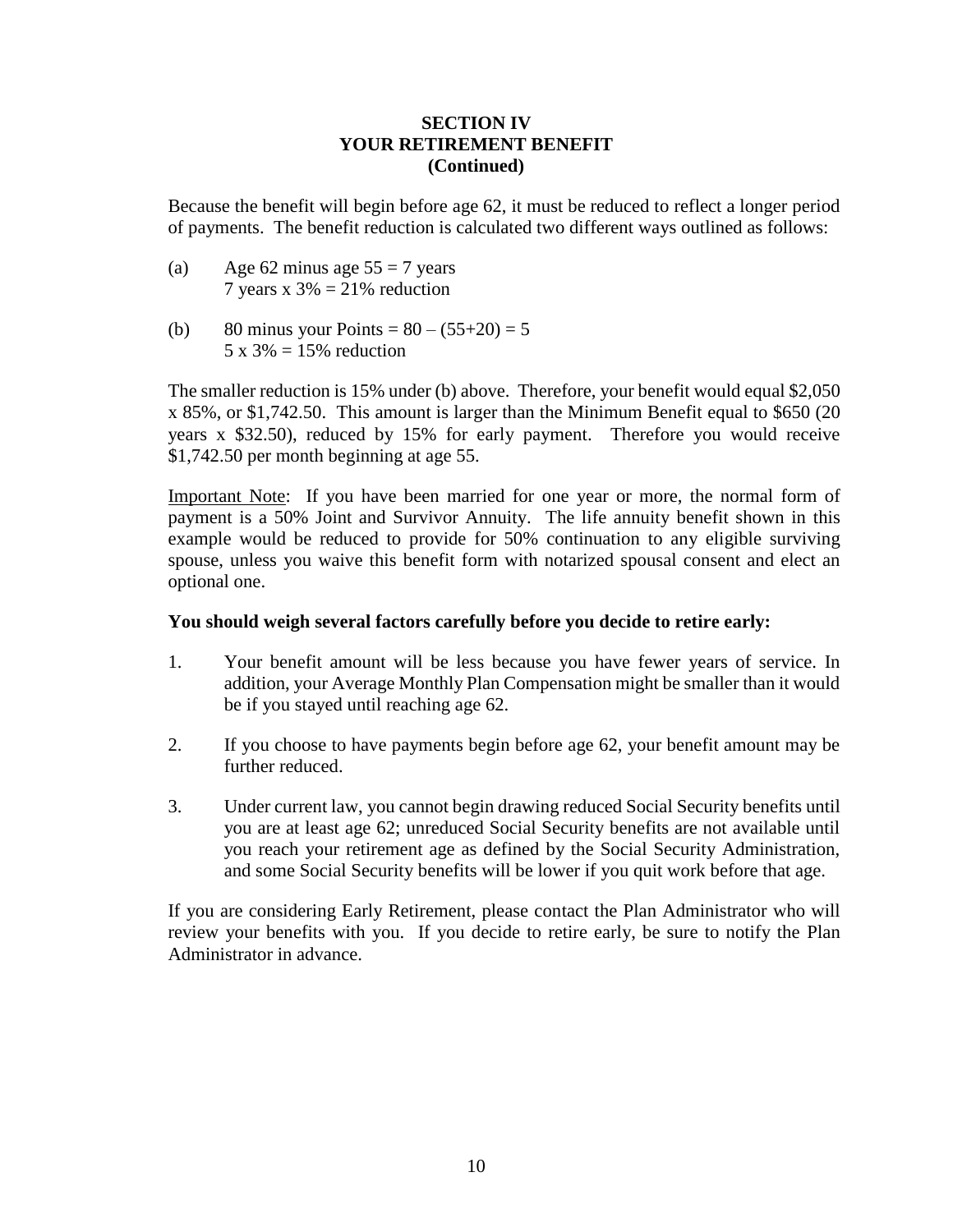# **SECTION IV YOUR RETIREMENT BENEFIT (Continued)**

## <span id="page-16-0"></span>**(3) DELAYED RETIREMENT BENEFIT**

If you continue to work after your Normal Retirement Date, that is, you retire on your Delayed Retirement Date, the monthly benefit payable to you is equal to your Accrued Retirement Benefit determined as of your Delayed Retirement Date. The Delayed Retirement Date is the last day of the month in which you leave active service.

<span id="page-16-1"></span>**(4) CODE LIMITATIONS** - In most cases, you will receive the full amount of your Accrued Retirement Benefit computed under the Plan. Under certain conditions, however, limitations required by Section 415 of the Code may affect the amount of your benefit. It is most unlikely these limitations will apply. However, if they do apply, they will be reported to you by the Plan Administrator.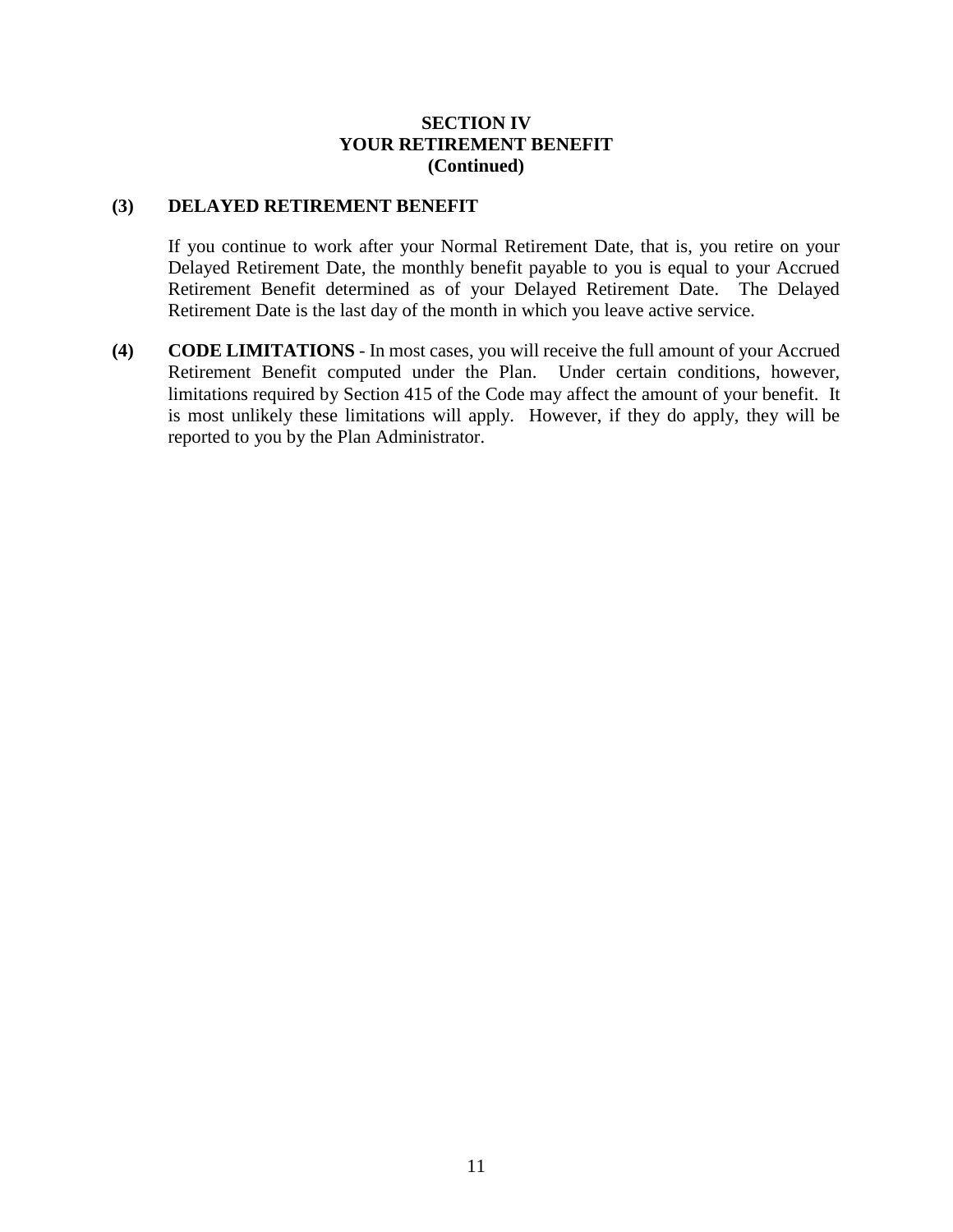## **SECTION V PAYMENT OF YOUR BENEFITS UPON TERMINATION**

<span id="page-17-1"></span><span id="page-17-0"></span>**(1) TERMINATION BENEFIT** - The retirement benefits provided by the Plan are payable to you on your Early, Normal or Delayed Retirement Date. If your employment ends before you can retire but you have at least five Years of Credited Service, you are entitled to a Termination Benefit.

Your Termination Benefit equals your Accrued Retirement Benefit with Years of Credited Service determined as of your termination date.

Your Termination Benefit will be held in the Plan for payment to you beginning on the first of the month next following your  $62<sup>nd</sup>$  birthday. However, you may elect to receive your Termination Benefit after age 55, in which case, your Termination Benefit will be reduced 3% for each year (or fraction of a year) below age 62. Your Termination Benefit is payable in any of the forms described in Section VI.

A Minimum Benefit is payable if it is greater than the Termination Benefit calculated under the regular formula. The Minimum Benefit is reduced 3% for each year (or fraction of a year) below age 62.

## **Termination Benefit Example**

Suppose you leave MARTA at age 50 after completing eight Years of Credited Service. Your Average Monthly Plan Compensation is \$4,000. Your Termination Benefit is calculated as follows:

#### **Regular Formula:**

8 Years x 2.0% x \$4,000 = \$640 Per Month

## **Minimum Benefit Formula:**

8 Years x \$32.50 = \$260 Per Month

You could wait until age 62 to begin receiving your unreduced benefit, or you may start receiving a reduced benefit as early as age 55. Suppose, however, you decide to begin receiving your Termination Benefit at age 60. It is reduced as follows:

62 minus age at retirement  $(60) = 2$ 2 Years x  $3\% = 6\%$  reduction

Therefore, your monthly benefit would equal \$640 x 94%, or \$601.60. This amount is larger than the Minimum Benefit of \$260, reduced by 6% for early payment.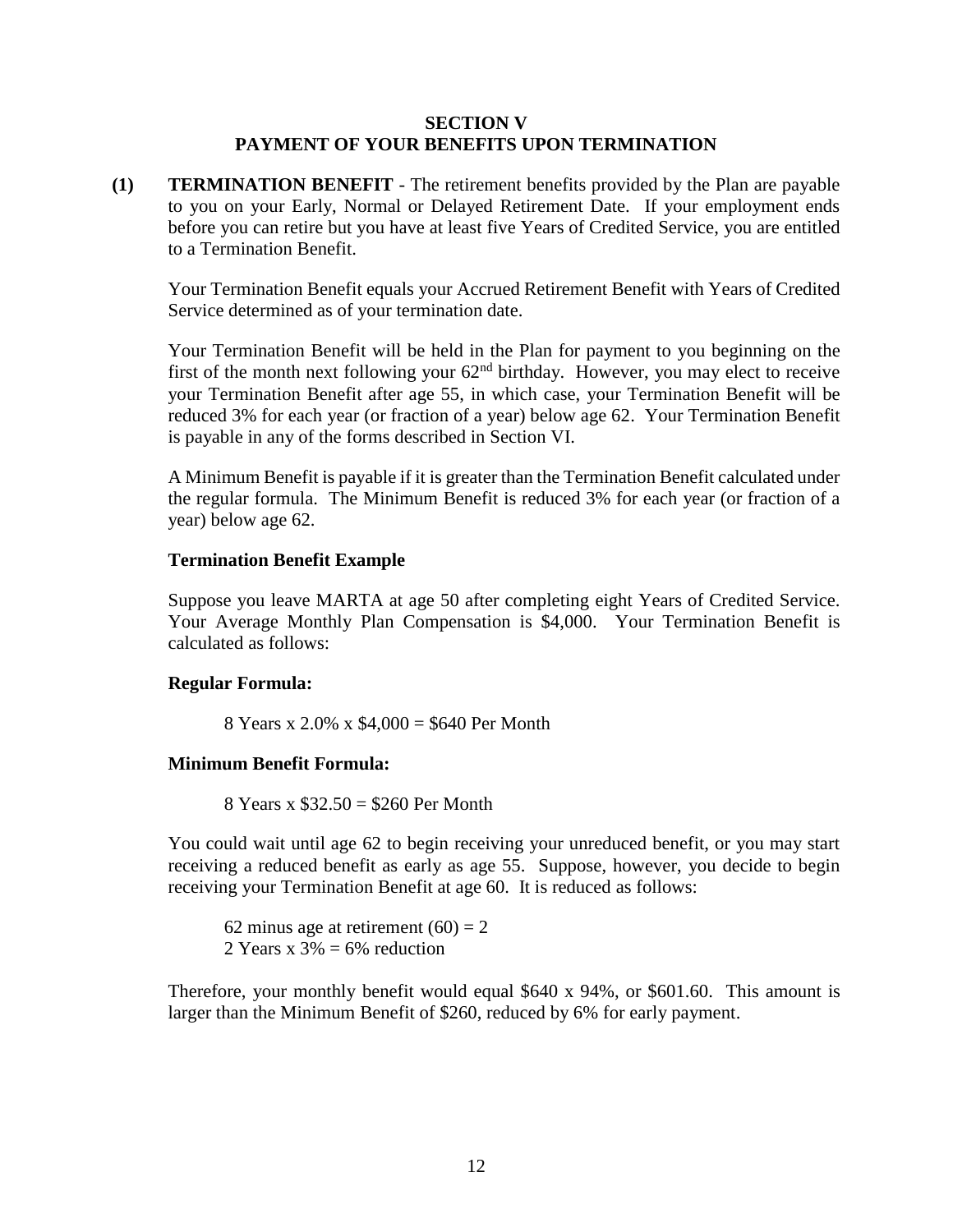## <span id="page-18-0"></span>**(2) REFUND OF CONTRIBUTIONS**

- (a) If you terminate employment and have less than five Years of Credited Service as of your termination date, you will receive a lump sum refund of your contributions with interest compounded annually at 5% per annum.
- (b) If you terminate employment and have at least five, but less than 10 Years of Credited Service, then in lieu of the Termination Benefit described in Section V(1), you may elect a refund of your contributions with interest compounded annually at 5% per annum. If you elect this option, you will forfeit rights to all further benefits under the Plan.
- (c) If you terminate employment and have 10 or more Years of Credited Service, you may elect a refund of either your pre- or post-tax contributions with interest, or of both, compounded annually at 5% per annum, and retain your vesting in any employer provided benefit (minimum 50% of your Accrued Retirement Benefit) payable on or after age 62, or payable from age 55 in a reduced amount.
- (d) A Participant (but not a Beneficiary) may elect the following immediate refund and forfeit any further benefit from the Plan. You must elect this option within 45 days after your termination.

Refund of employee contributions with interest compounded at 5% per annum, increased as follows:

| <b>Years of Non-Union</b>   | Multiplier |
|-----------------------------|------------|
| <b>Credited Service</b>     |            |
| $\mathbf{0}$                | 100%       |
|                             | 120%       |
| $\mathcal{D}_{\mathcal{A}}$ | 140%       |
| 3                           | 160%       |
|                             | 180%       |
| 5 or more                   | 200%       |
|                             |            |

You have several choices for the method of payment of your retirement benefits. If you are married for the one year period ending on the earlier of your annuity starting date or the date of your death, your benefits will automatically be reduced and paid in the form of an actuarially equivalent 50% Joint and Survivor Annuity. Otherwise, your benefits will be paid as a life annuity.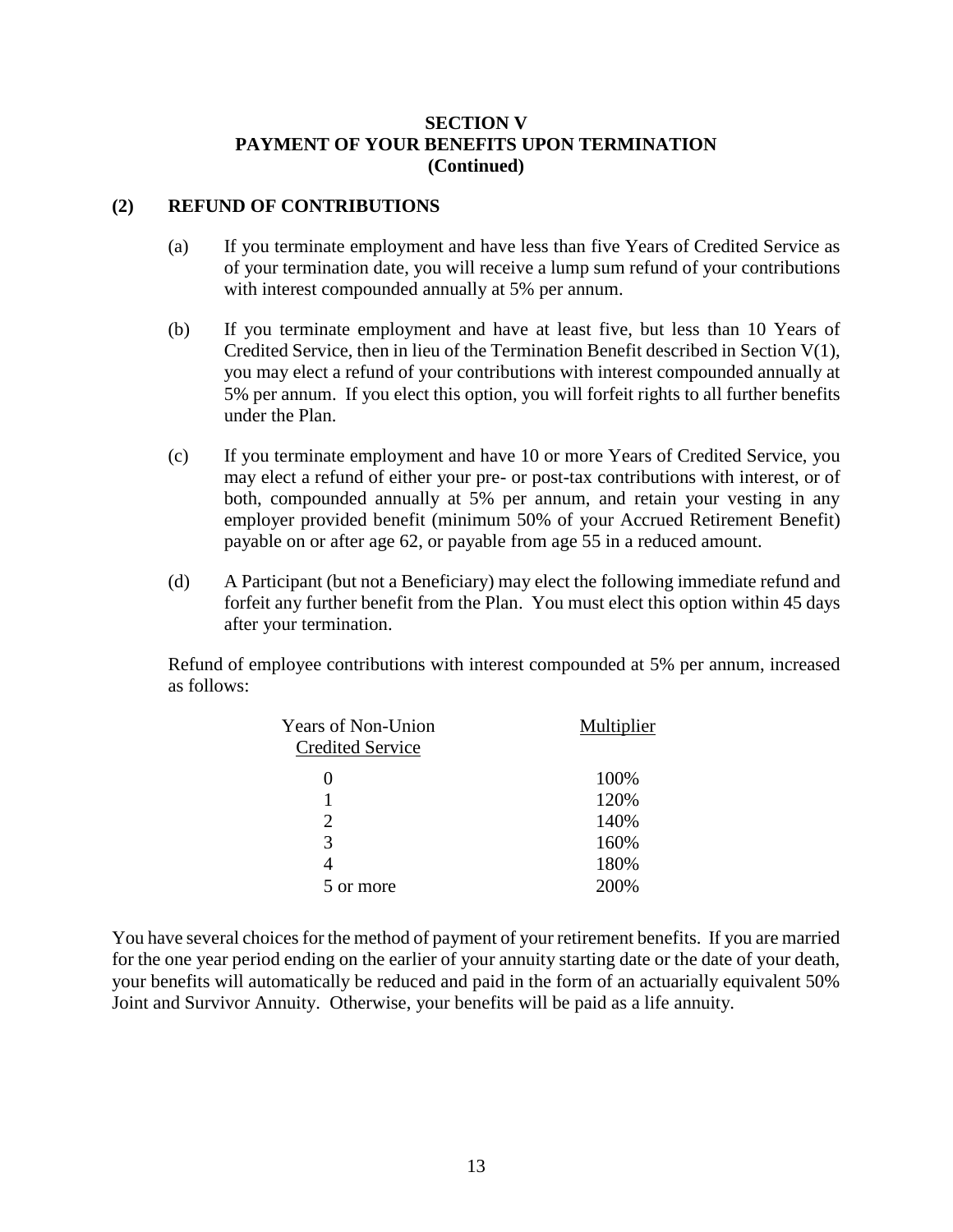## **SECTION VI PAYMENT OF YOUR BENEFITS UPON RETIREMENT**

<span id="page-19-0"></span>The 50% Joint and Survivor Annuity is automatic for employees married one year or more, unless you waive this benefit form with notarized spousal consent, and elect an optional form. Information regarding your election will be provided to you shortly before your annuity payments are to begin.

If you wish, you may elect to receive your benefits in one of the optional forms described below. If you choose an optional form of benefit, your elections and designation of Beneficiary (other than for a lump sum death benefit) must be made within the 90-day period prior to your annuity start date.

# <span id="page-19-1"></span>**(1) SINGLE LIFE ANNUITY**

Monthly payments to you for as long as you live. No further payments are due after your death. Life annuity is automatic for single employees and employees married less than one year, unless you waive this benefit form. Information regarding your election will be provided to you shortly before your annuity payments are to begin.

# <span id="page-19-2"></span>**(2) LIFE ANNUITY WITH A MINIMUM NUMBER OF PAYMENTS**

A reduced monthly benefit payable for a specified minimum number of months (not exceeding 180 nor extending beyond your 85<sup>th</sup> birthday) and continuing for your remaining lifetime.

# <span id="page-19-3"></span>**(3) JOINT AND SURVIVOR ANNUITY**

Monthly payments to you for as long as you live, with the survivor's benefit payable to your Beneficiary upon your death. Benefit payments will begin on your retirement date and stop upon the death of the last to die of you and your Beneficiary. If you choose this option, and your Beneficiary dies before you do, you may not designate a new or contingent Beneficiary. The amount of monthly retirement benefit payable to you is determined in the same manner as a Life Annuity and then actuarially reduced to reflect the coverage to two lives rather than one. The amount continued to your Beneficiary is a percentage of the benefit you were receiving. You may elect percentages of 50%, 75%, or 100% to be continued.

# <span id="page-19-4"></span>**(4) MODIFIED JOINT AND SURVIVOR ANNUITY WITH POP UP**

If your designated Beneficiary dies within two years after the payments have commenced, your benefit will be restored, or popped up, to its original (Life Annuity) level. Your initial Joint and Survivor Annuity will be actuarially reduced to provide this option.

# <span id="page-19-5"></span>**(5) LUMP SUM PAYMENT OF EMPLOYEE CONTRIBUTIONS PLUS 5% INTEREST**

You or your Beneficiary may elect this lump sum with the actuarial equivalent of the remaining benefit paid in one of the forms described in (1) through (4) above, as elected.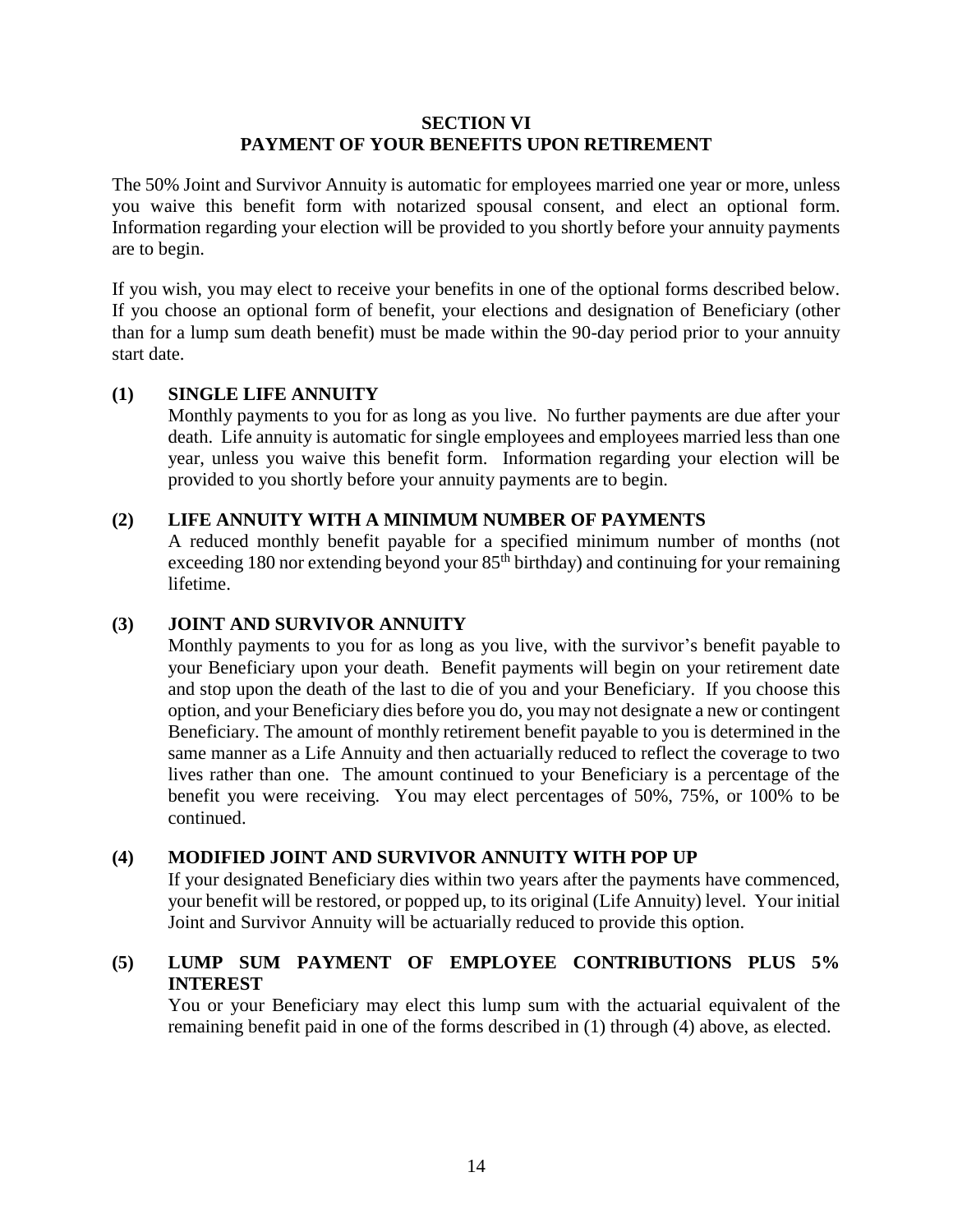# <span id="page-20-0"></span>**(6) LUMP SUM PAYMENT OF 200% EMPLOYEE CONTRIBUTIONS PLUS 5% INTEREST**

Under this option (which requires five years of Non-Union Credited Service) no further benefits are payable.

# <span id="page-20-1"></span>**(7) PAYMENTS MADE TO YOU**

Under all options, the sum of all payments made to you and/or your Beneficiary will at least equal your contributions plus 5% interest calculated to date of retirement.

<span id="page-20-2"></span>**(8) ELECTIONS** - To have your benefits payable in any form you must make an election. Your election must be in writing and must be filed with the Plan Administrator within the 90-day period prior to your annuity start date.

Once a choice as to form of benefit is made and accepted by the Committee, it cannot be rescinded without written consent of the Plan Administrator and your spouse, if married one year or more, conditioned upon satisfactory evidence of your, or if the Joint and Survivor Annuity option has been elected, the Beneficiary's, good health. In no event will the consent of the named Beneficiary (other than your spouse) be required as a condition to your right to revoke or change any option previously elected.

Any revocation or change of an election of a benefit option, or designation of a Beneficiary for benefits other than a lump sum death benefit, must be made prior to the annuity start date. For lump sum death benefits, any revocation or change of election of optional benefits, or designation of Beneficiary, must be made prior to the date employment ceases (by retirement or otherwise).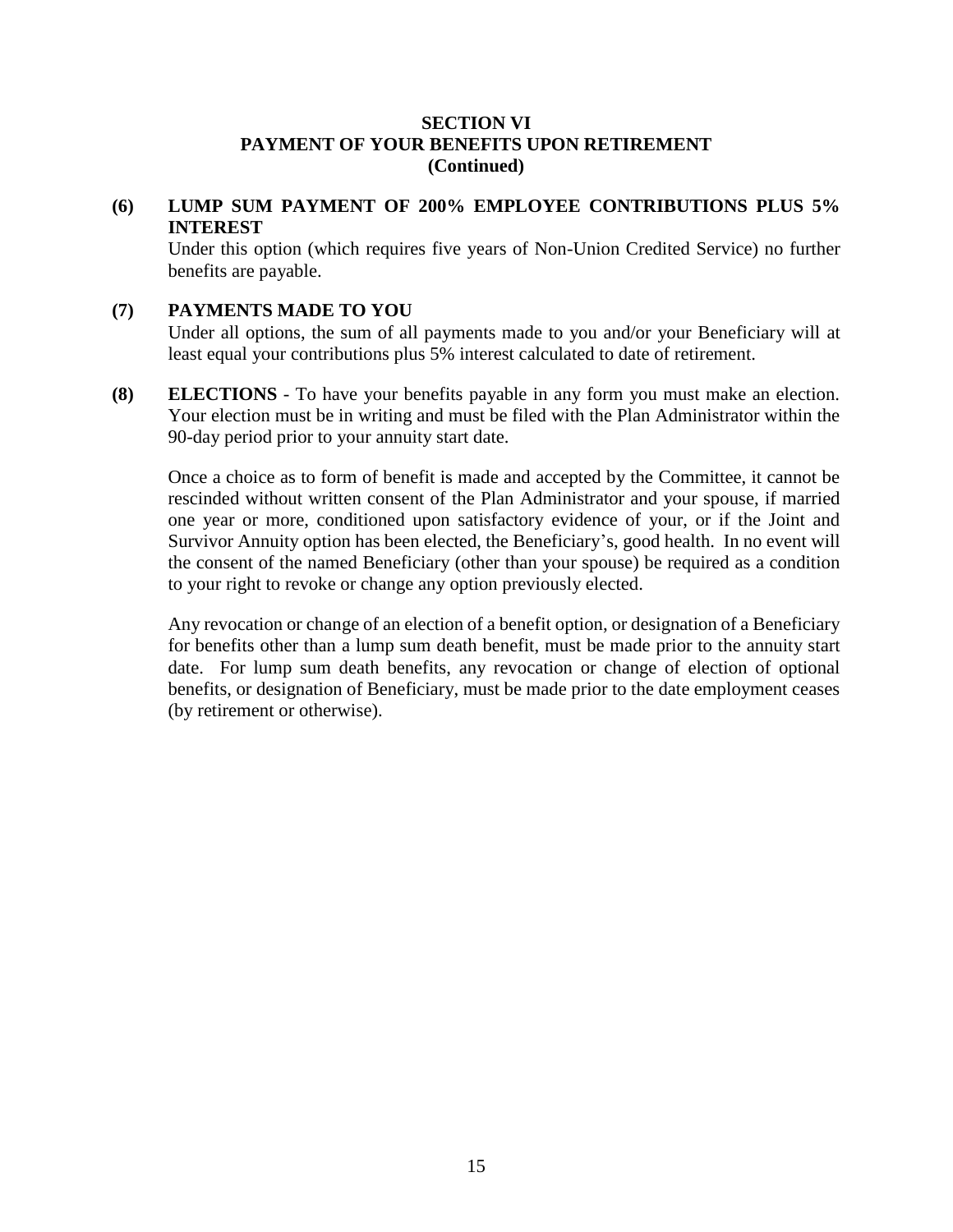# <span id="page-21-0"></span>**(9) OPTION EXAMPLES**

Let us look at the amounts payable under each option to a 62 year-old employee with a 59 year-old spouse, using a \$2,400 monthly benefit payable under the life annuity form as an example:

| If Employee Elects This<br><b>Type Of Payment</b>                                      | <b>Employee Receives</b>                                                                                                                           | Beneficiary Receives when<br><b>Employee Dies</b>                                              |
|----------------------------------------------------------------------------------------|----------------------------------------------------------------------------------------------------------------------------------------------------|------------------------------------------------------------------------------------------------|
| Life Annuity (Normal Form)<br>If married less than one year                            | \$2,400.00 monthly<br>for life                                                                                                                     | Nothing unless the refund of<br>contributions minimum applies                                  |
| Life Annuity with Five<br><b>Years Certain</b>                                         | \$2,375.58 monthly<br>for life                                                                                                                     | $$2,375.58$ monthly for the<br>remainder of the five years<br>following retirement (if any)    |
| Life Annuity with Ten<br><b>Years Certain</b>                                          | \$2,307.51 monthly<br>for life                                                                                                                     | $$2,307.51$ monthly for the<br>remainder of the ten years<br>following retirement (if any)     |
| Life Annuity with Fifteen<br><b>Years Certain</b>                                      | \$2,209.79 monthly for<br>life                                                                                                                     | $$2,209.79$ monthly for the<br>remainder of the fifteen years<br>following retirement (if any) |
| 50% Joint and Survivor with<br>no Pop Up (Normal Form) if<br>Married one or more years | $$2,172.00$ monthly for<br>life                                                                                                                    | \$1,086.00 monthly for life                                                                    |
| 50% Joint and Survivor<br>with Pop Up                                                  | $$2,165.48$ monthly<br>while Beneficiary is<br>alive and \$2,400.00<br>monthly thereafter if the<br>beneficiary dies within<br>the first two years | $$1,082.74$ monthly for life                                                                   |
| 75% Joint and Survivor<br>with no Pop Up                                               | $$2,076.00$ monthly for<br>life                                                                                                                    | $$1,557.00$ monthly for life                                                                   |
| 75% Joint and Survivor<br>with Pop Up                                                  | \$2,067.70 monthly<br>while Beneficiary is<br>alive and \$2,400.00<br>monthly thereafter if the<br>beneficiary dies within<br>the first two years  | \$1,550.77 monthly for life                                                                    |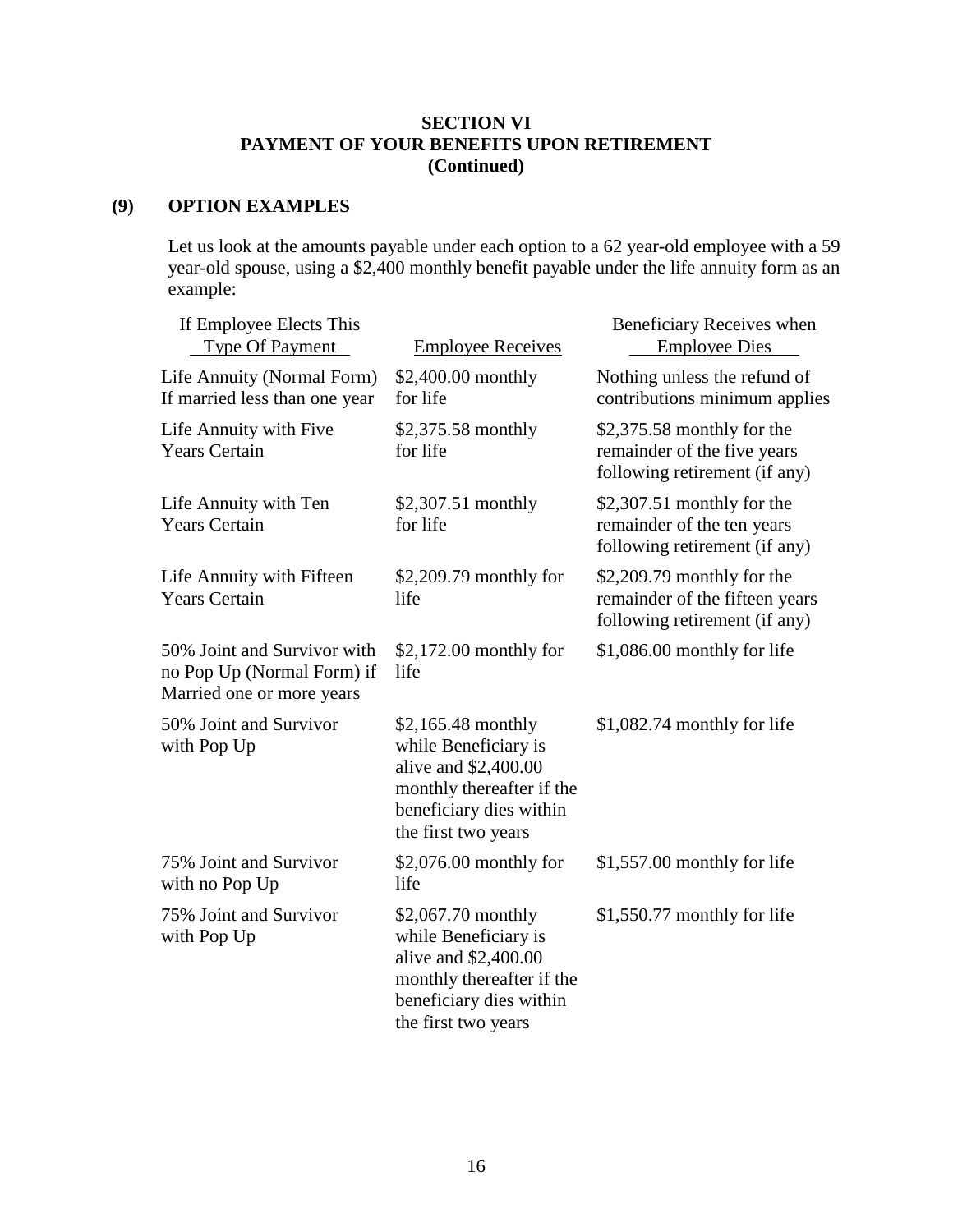| 100% Joint and Survivor<br>with no Pop Up | $$1,987.20$ monthly for<br>life                                                                                                                     | $$1,987.20$ monthly for life |
|-------------------------------------------|-----------------------------------------------------------------------------------------------------------------------------------------------------|------------------------------|
| 100% Joint and Survivor<br>with Pop Up    | $$1,977.26$ monthly<br>while Beneficiary is<br>alive and $$2,400.00$<br>monthly thereafter if the<br>beneficiary dies within<br>the first two years | $$1,977.26$ monthly for life |

<span id="page-22-0"></span>**(10) TRANSFERS TO OR FROM THE PLAN** – Under the Amended and Restated Transfer Agreement between MARTA and ATU Local 732 (the "Union"), if your employment status changes on or after January 1, 2018 and you become a Union employee, you may elect to continue to participate in this Plan or transfer to the Union Plan if you have at least two Years of Credited Service. If you have less than two Years of Credited Service, you will automatically be transferred to the Union Plan when your employment status changes. You must make your election in a Transfer Agreement Acknowledgement which the Committee will provide to you. If you transferred between the plans prior to January 1, 2018, different rules may apply in accordance with the Transfer Agreement then in effect.

If you had a change in employment status and transferred from the Union Plan to this Plan after December 31, 2004 and before January 1, 2018, you may be entitled to a minimum benefit at retirement. The minimum benefit generally equals the benefit you would have received under the Union Plan had you not transferred to this Plan. The minimum benefit is calculated under the terms of the Union Plan, which means that the compensation limits under the Union Plan will apply. To be eligible for the minimum benefit, you must have at least two years of Continuous Service with MARTA on and after January 1, 2018 and retire under the Plan. The following persons are not eligible for the minimum benefit: Employees who do not actively participate in this Plan on or after January 1, 2018, Employees who retired before January 1, 2018, Employees who transferred to the Non-Rep DC Plan or the Union Plan, and Employees represented by the Union.

The rules regarding the determination and payment of benefits of transferred Employees are quite complex. If you contemplate a transfer from one plan to the other, the Committee will furnish a more detailed explanation of those rules. Please be sure you understand those rules BEFORE you decide to transfer.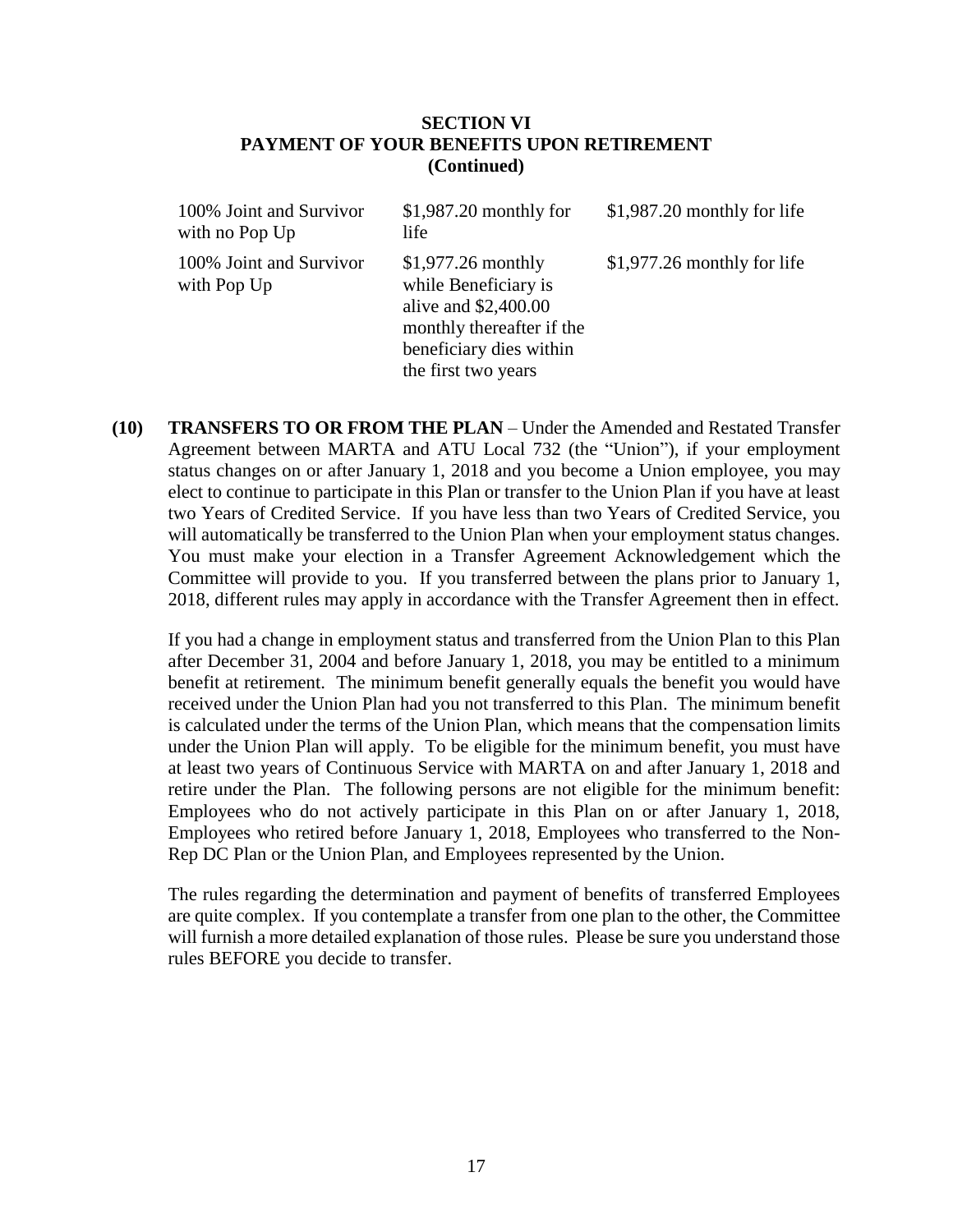- <span id="page-23-0"></span>**(11) TRANSFERS TO OR FROM TRANSIT POLICE STATUS –** In the event you transfer status between non-Transit Police and Transit Police as a result of a change in your employment status, the benefits you are entitled to under the Plan will be based on your status at the time you terminate employment or retire. This means that if you cease being a member of the Transit Police, Plan provisions specific to Transit Police will no longer apply to you. You are only entitled to Transit Police benefits if you participate in the Plan as a Transit Police member at the time you terminate employment or retire.
- <span id="page-23-1"></span>**(12) REQUIRED DISTRIBUTIONS –** Federal regulations require that your benefit payments begin no later than your "required beginning date." Generally, your required beginning date will be the April  $1<sup>st</sup>$  of the calendar year following the calendar year in which you attain age 70 1/2 or, if later, the calendar year in which you retire. If you retire after age 70 1/2, your benefits will be actuarially increased to take into account the period after age 70 1/2 during which you do not receive benefits under the Plan. Failure to begin receiving your retirement benefits by your required beginning date may result in your being subject to an excise tax.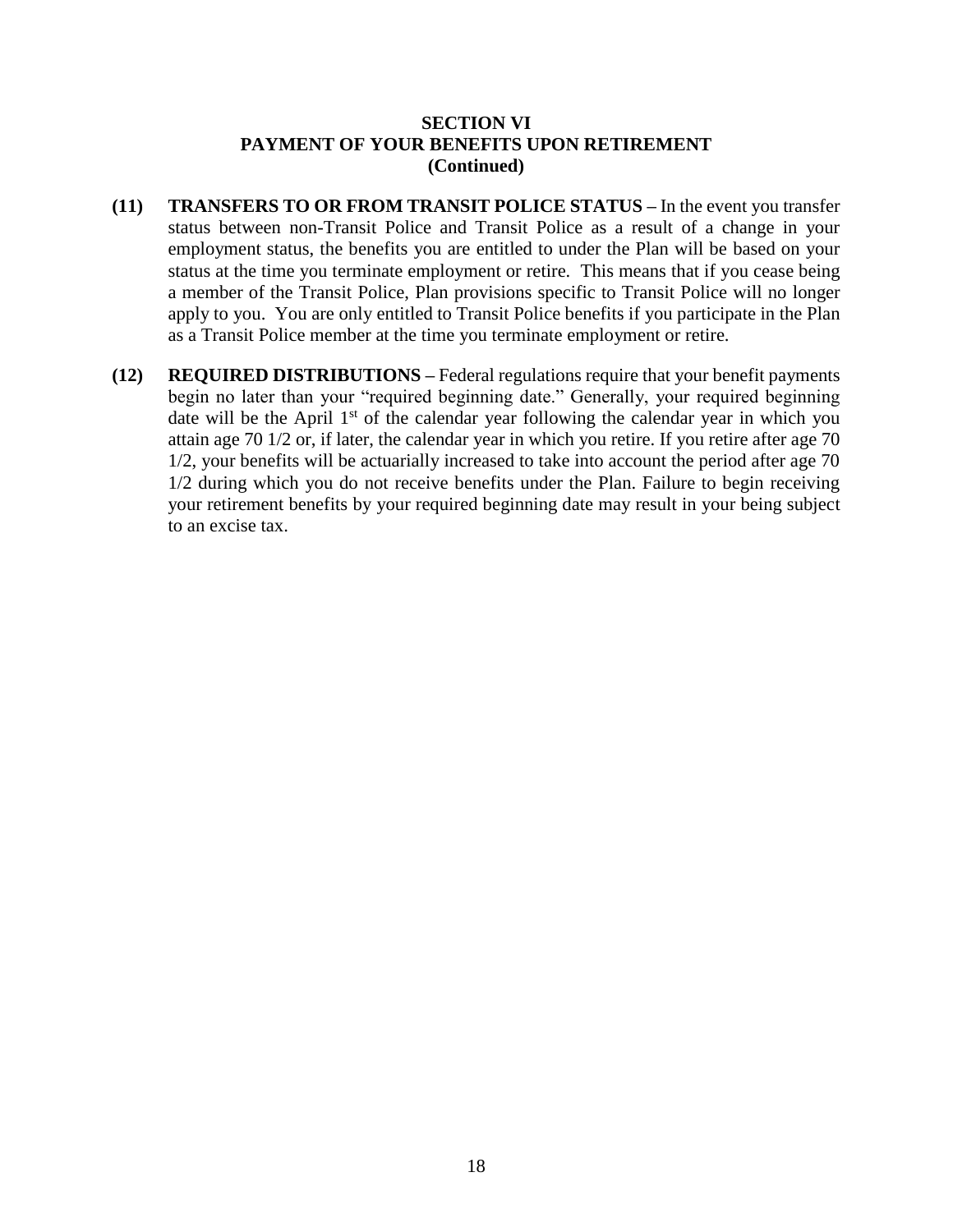# **SECTION VII DEATH BENEFIT**

# <span id="page-24-1"></span><span id="page-24-0"></span>**(1) DEATH BEFORE TERMINATION OF EMPLOYMENT AND BEFORE NORMAL RETIREMENT DATE**

- (a) If you die before completing five Years of Credited Service, your Beneficiary will receive a lump sum refund of your contributions with 5% per annum interest.
- (b) If you die before age 55 and have five Years of Credited Service, your Beneficiary will receive the benefit which would have been payable had you elected the 50% Joint and Survivor option and died the day after your earliest retirement date. The benefit will be paid to your Beneficiary as of the first day of the month following your earliest retirement date.
- (c) If you either (i) have attained age 55 and completed five Years of Credited Service, or (ii) are under age 55 but completed 20 Years of Credited Service, and die while either employed by MARTA or while disabled, or receiving Workman's Compensation, and earning Credited Service under the Plan, your Beneficiary (not your estate) will be eligible for the monthly benefit, commencing the first day of the month following death, which would have been payable had you elected the 50% Joint and Survivor option at the date of death.
- (d) Alternatively, your Beneficiary of may elect a lump sum refund of your contributions with interest compounded at 5% per annum and forfeit any further benefit from the Plan, and if the Participant had completed 10 Years of Credited Service, receive an actuarially reduced benefit but not less than 50% of the 50% Joint and Survivor benefit.

# <span id="page-24-2"></span>**(2) DEATH BEFORE TERMINATION OF EMPLOYMENT AND AFTER NORMAL RETIREMENT DATE**

Commencing the first day of the month following your death, your Beneficiary will receive any benefit payable under the normal or optional form of benefit elected by you on or before your Normal Retirement Date. This amount will not be less than that described in  $(1)(c)$  or  $(d)$  above.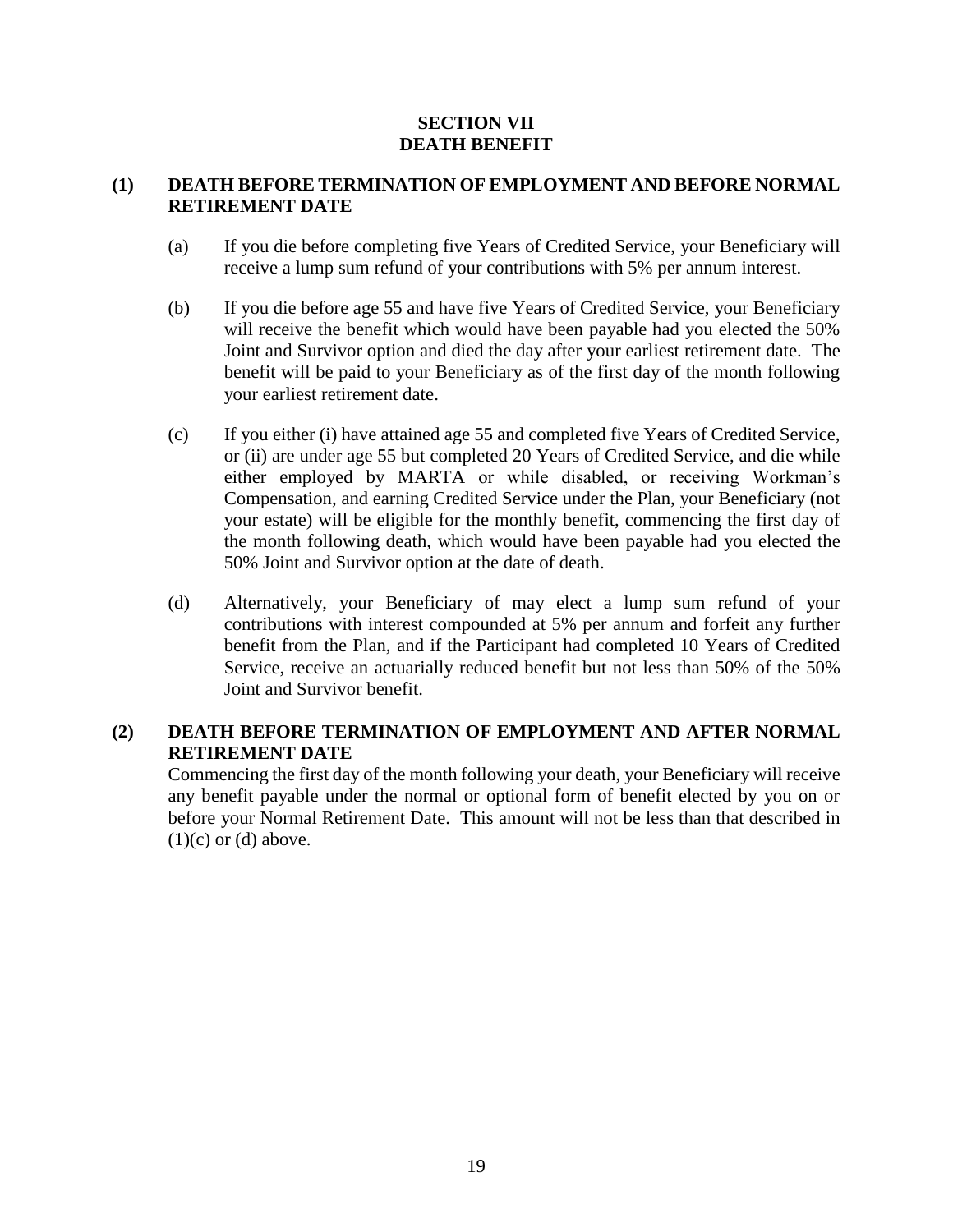# **SECTION VII DEATH BENEFIT (Continued)**

# <span id="page-25-0"></span>**(3) DEATH AFTER TERMINATION OF EMPLOYMENT**

(a) If you die on or after the date your benefits begin, any death benefit will be paid according to the form of benefit you selected. If you chose a life annuity, your Beneficiary will receive the difference, if any, between your contributions with interest under to the Plan to your benefit commencement date, and the aggregate payments made under the Plan to you.

If you elected a deferred Early Retirement benefit, die after your Early Retirement Date but prior to your deferred commencement date, any death benefit will be paid according to the form of benefit you selected, starting as of the deferred commencement date.

- (b) If you are entitled to a Termination Benefit and die after you have terminated employment, but before age 55, your Beneficiary is entitled to the benefit which would have been payable had you elected the 50% Joint and Survivor Annuity based on your Accrued Retirement Benefit, survived until age 55, and died the day after. The benefit will be payable to your Beneficiary the first of the month following what would have been your  $55<sup>th</sup>$  birthday. Alternatively, your Beneficiary may elect to receive a lump sum refund of your contributions with interest compounded at 5% per annum.
- (c) If you have completed 10 Years of Credited Service and die after you have terminated employment, but prior to age 55, your Beneficiary may elect a refund of your contributions with interest compounded at 5% per annum and retain an actuarially equivalent death benefit with a minimum benefit of not less than 50% of the 50% Joint and Survivor benefit.

# <span id="page-25-1"></span>**(4) DEATH WHILE PERFORMING QUALIFIED MILITARY SERVICE**

If you die while performing "qualified military service" (as defined by Section 414(u) of the Code), your survivors are entitled to any additional benefits (other than benefit accruals relating to the period of military service) provided under the Plan, had you resumed and then terminated employment on account of death.

# <span id="page-25-2"></span>**(5) YOUR BENEFICIARY**

Your Beneficiary will be the person(s) named by you on the Beneficiary Designation form. If you are married one year or more, your spouse will automatically be your Beneficiary unless you demonstrate to the Committee that you have no spouse or your spouse cannot be located. You may designate someone other than your spouse as your Beneficiary if your spouse consents (notarized in writing). If your designated Beneficiary is not living at the time of your death, your spouse will be your Beneficiary; if you have no living spouse, your living descendants will be your Beneficiaries in equal shares; if there are no such descendants, your estate will be your Beneficiary.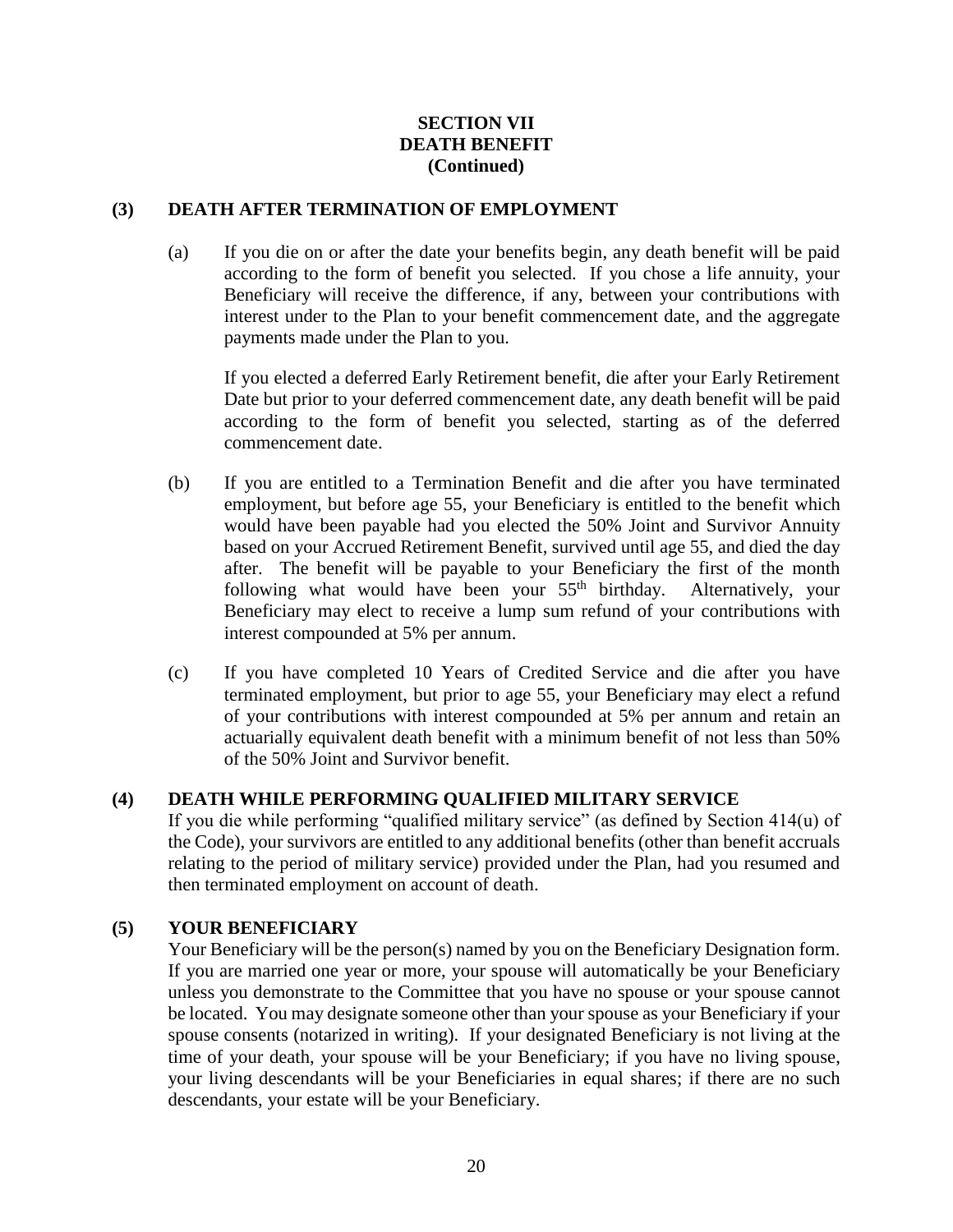# **SECTION VIII DISABILITY BENEFIT**

# <span id="page-26-1"></span><span id="page-26-0"></span>**(1) ELIGIBILITY**

If you are receiving Workman's Compensation or considered temporarily or permanently disabled for purposes of the Plan, you will be entitled to receive a Disability Benefit; however, no period of time following your Normal Retirement Date will be considered as part of the period of disability. You may be considered disabled for purposes of the Plan, based solely on the Committee's determination, if you satisfy the following conditions:

- (a) You must be disabled totally and permanently by physical or mental condition as defined by MARTA's long term disability plan resulting from bodily injury, disease, mental disorder which renders you incapable of continuing your usual and customary employment with MARTA.
- (b) To be entitled to receive a Disability Benefit, the disability must not have resulted from engagement in war, insurrection, rebellion, or active participation in a riot or criminal enterprise, or from an intentional self-inflicted injury.
- <span id="page-26-2"></span>**(2) DISABILITY BENEFIT** - If the Committee determines that you satisfy the above requirements, you will be entitled to a monthly Disability Benefit at your Normal Retirement Date equal to your Normal Retirement Benefit based on continuation of Credited Service and salary to your Normal Retirement Date.

When you reach your Normal Retirement Date you will be paid a pension under the Plan based on your Credited Service both before and during your disability (up to your Normal Retirement Date). Your Average Monthly Compensation will be determined as follows:

- (a) Average Monthly Compensation for the period of time that you were disabled will be determined based on the assumption that your compensation in the last full calendar year immediately preceding the calendar year of inception of disability will continue at the same rate for the duration of disability.
- (b) Average Monthly Plan Compensation for the period of time you have been disabled will be determined based on the highest paid three years of your final eight Years of Credited Service.

Your contributions to the Plan will be waived for the duration of your disability.

A Participant who recovers from disability will also have service credits and compensation determined as above for the period of time that he was disabled. Continuing proof of disability may be required from time to time, as determined by the Committee.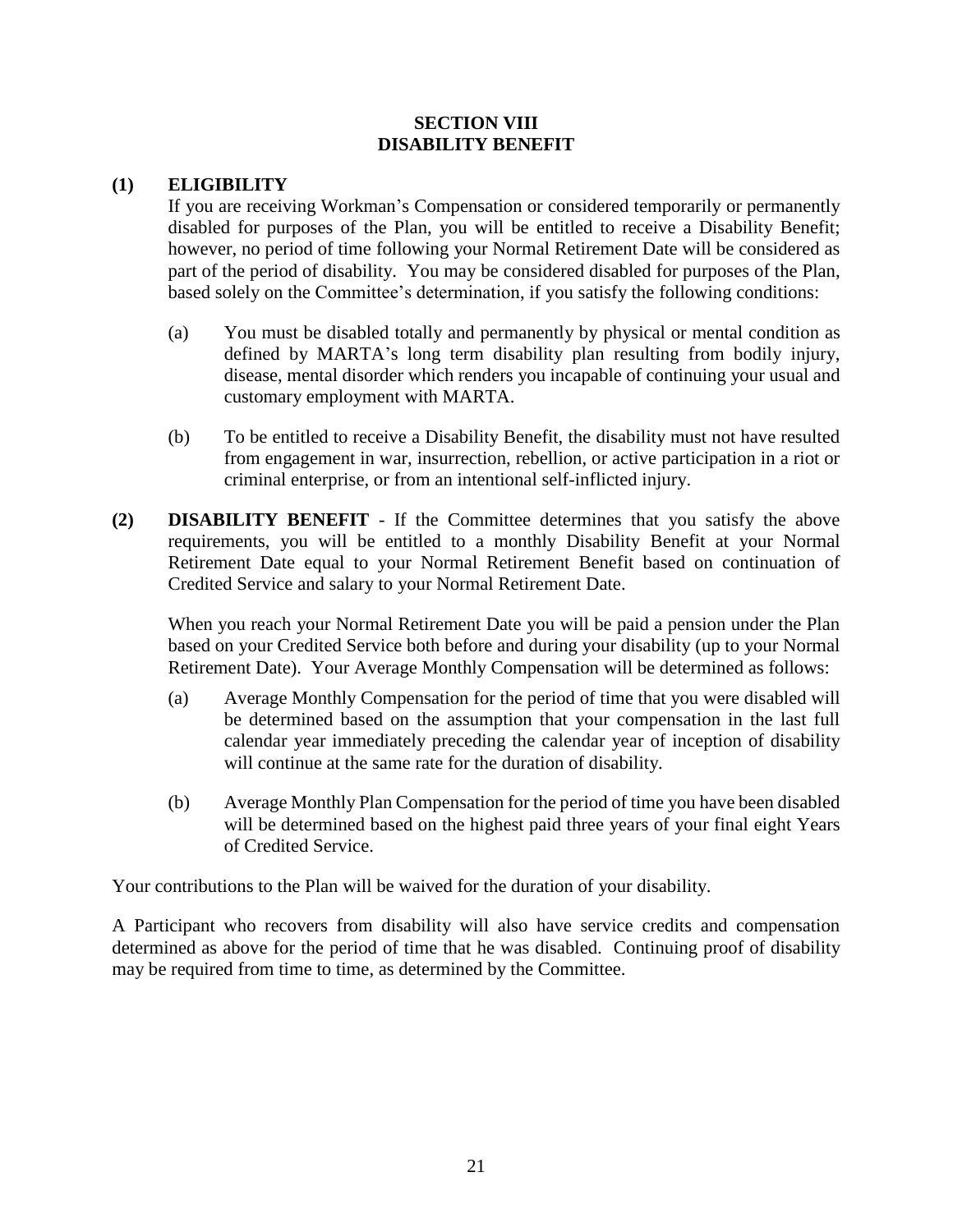# **SECTION VIII DISABILITY BENEFIT (Continued)**

## <span id="page-27-0"></span>**(3) DISABILITY DEATH BENEFIT**

Should a disabled Participant die before reaching his Normal Retirement Date, his Beneficiary will receive the greater of:

- (a) If eligible, the 50% Joint and Survivor Annuity described in Section VII(1)(c) based on continuation of Credited Service and Compensation to the date of death; or
- (b) If 10 Years of Credited Service has been completed, a lump sum refund of your contributions with 5% per annum interest plus an actuarially reduced benefit but not less than 50% of the 50% Joint and Survivor benefit.

Should a disabled Participant die on or after his Normal Retirement Date, a death benefit, if any, will be paid according to the normal or optional form of benefit selected by you, as described in Section VI.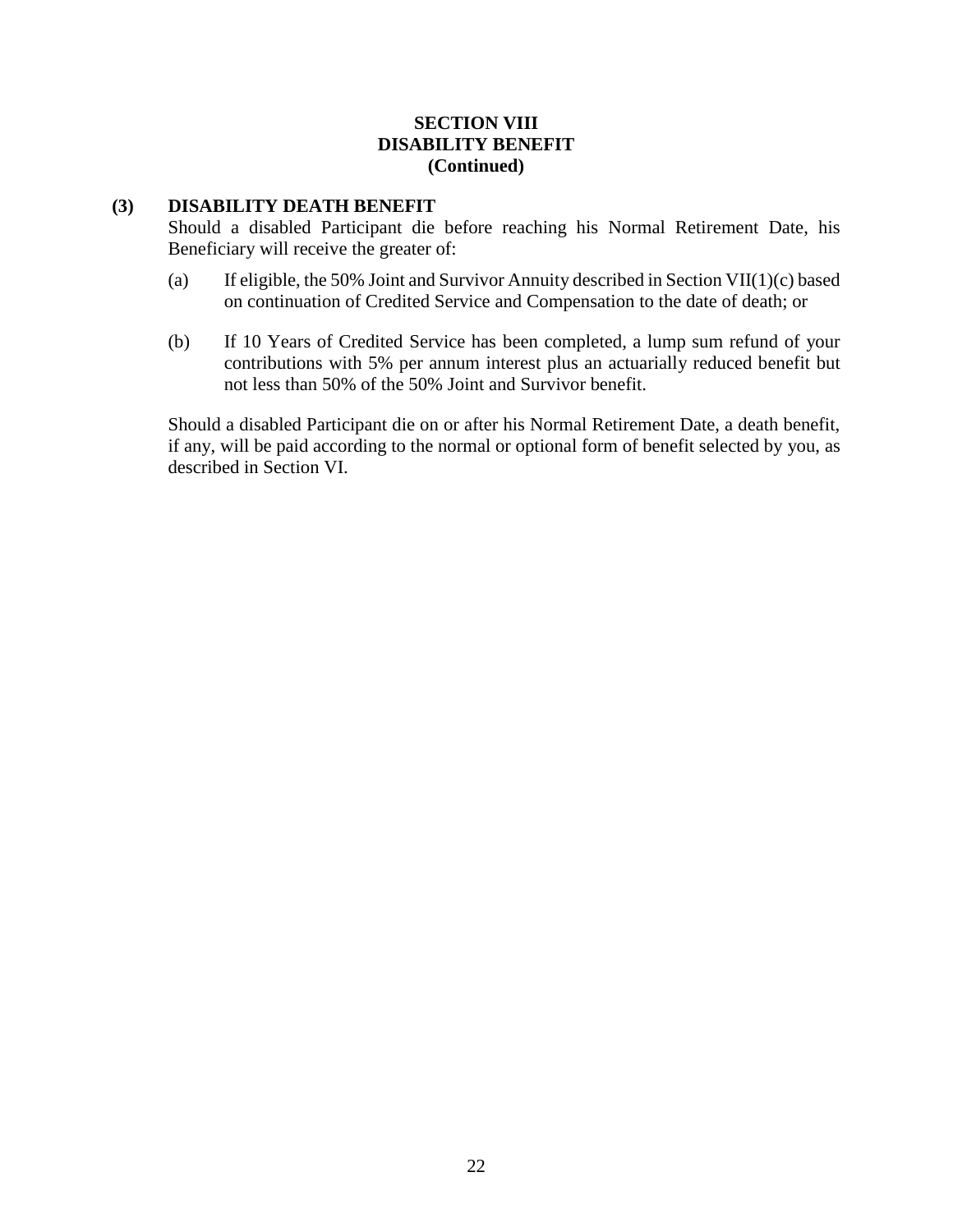# **SECTION IX MISCELLANEOUS**

# <span id="page-28-1"></span><span id="page-28-0"></span>**(1) PENSIONER BENEFIT INCREASES**

Each year, the Committee will review the adequacy of pension benefits under the Plan with respect to increases in the cost of living and MARTA's financial condition and ability to fund such an increase. The Committee has authority to recommend any increases if warranted, to the Board of Directors for consideration. However, effective March 2, 2017, there are no automatic increases.

# <span id="page-28-2"></span>**(2) PORTABILITY**

- (a) If you have prior service at Public Organizations described in (d) below or have prior MARTA Union service you will receive credit if you:
	- (i) Have completed five years of Credited Service with MARTA, and
	- (ii) "Buy-back" your prior Credited Service by contributing 1.75% of your annual Compensation times the prior service (up to 10 years) to the Plan.
- (b) The prior service bought back cannot exceed your MARTA service in the case of prior Public Organization service and there can be no duplication of service for the prior MARTA Union Plan participants.
- (c) The additional benefit due to service buy-back is 1% times prior service (up to 10 years) times Average Monthly Plan Compensation.
- (d) Public Organization means: a municipality, governmental entity, and/or political subdivision or instrumentality established by the Georgia Legislature and charted by the State of Georgia, located and doing business in Fulton, DeKalb, Clayton, Gwinnett counties and the City of Atlanta, or any other political jurisdiction(s) which may be included in the MARTA district.
- (e) All service purchased will be considered a part of your Normal Retirement Benefit and is subject to Code Section 415.
- (g) Certain key senior management employees and who are selected by the General Manager/Chief Executive Officer of MARTA are eligible to purchase additional Credited Service if certain conditions are met.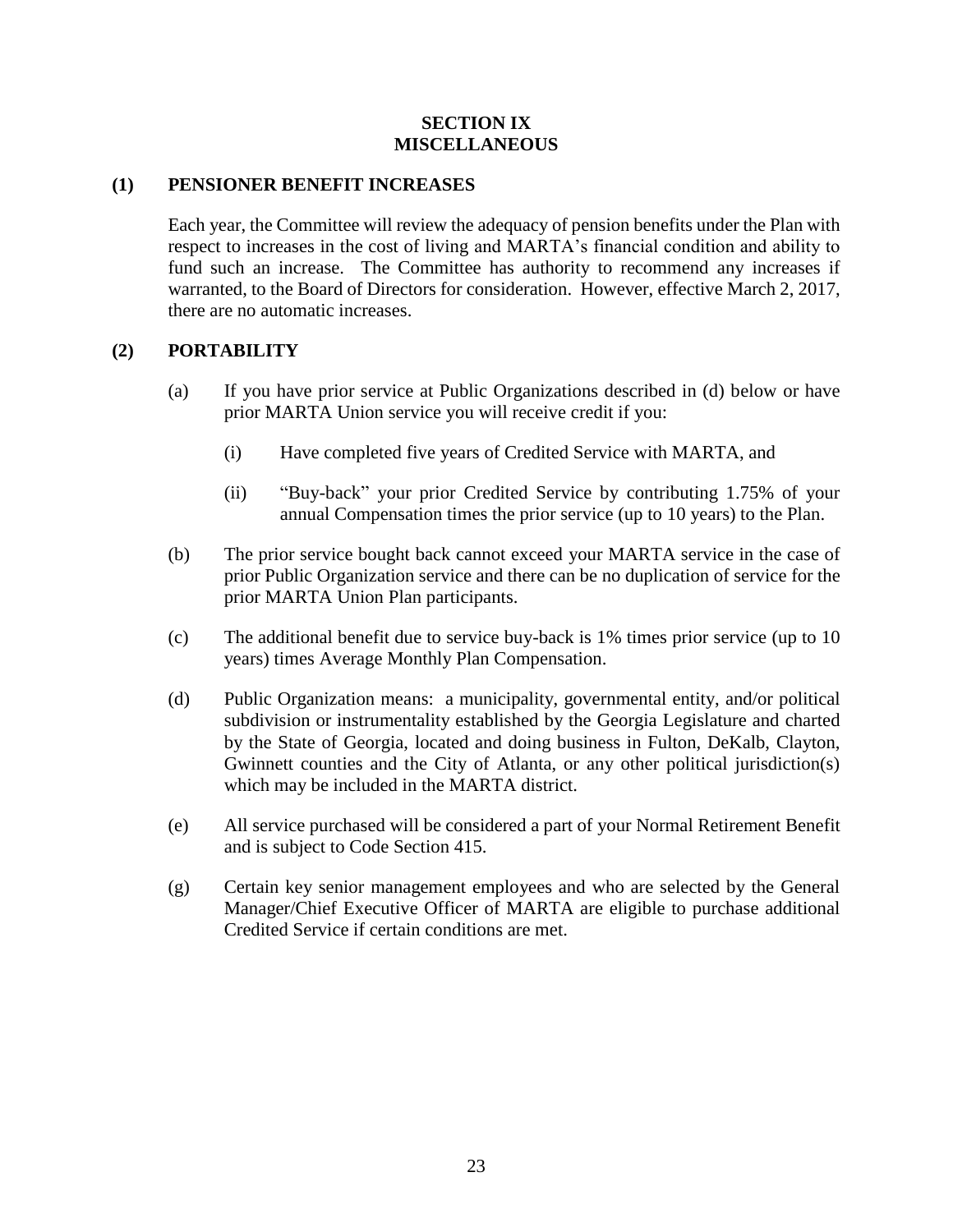# **SECTION IX MISCELLANEOUS (Continued)**

## <span id="page-29-0"></span>**(3) ROLLOVER DISTRIBUTIONS**

The law requires that any distributions paid directly to you, other than regular monthly pension payments or distributions required because you have reached the age of 70 1/2, will be subject to a mandatory 20% withholding requirement (of your total distribution less any after tax employee contributions). This requirement cannot be waived.

However, "distributees" (as defined below) can avoid the requirement by having the taxable portion of any lump sum distribution directly "rolled over" into an IRA or another qualified retirement plan.

A "distributee," for purposes of the Plan, includes an employee or former employee, the employee or former employee's surviving spouse or former spouse who is the alternate payee under a "qualified domestic relations order" (as defined in Code Section 414(p)). A distributee also generally includes a non-spouse beneficiary of a deceased Participant who is either an individual or an irrevocable trust, but only if the eligible rollover distribution is transferred in a direct trustee-to-trustee transfer.

This means that although you still have 60 days to roll the distribution over if you wish, you would have only the 80% that was paid to you. You would have to pay the other 20% from other sources if you wished to roll over the full 100%. Also, if you rolled over only the 80%, the other 20% would be subject to federal income tax now.

To sum up, if you want to avoid paying current taxes on your distribution, you should have your money rolled over directly to an IRA or another retirement plan. We can describe how to set this up if you desire. The minimum amount that can be transferred is \$200. Regular monthly pension payments cannot be rolled over.

You will receive comprehensive tax information and an explanation of your tax alternatives at the time you receive any distribution from the Plan that is eligible to be rolled over. Nevertheless, we strongly advise you to consult your own tax advisor regarding the tax consequences of any distribution you receive from the Plan.

## <span id="page-29-1"></span>**(4) SMALL BENEFITS**

Should the net benefit payable to any Participant or Beneficiary be less than \$50 per month, payable immediately, payment shall be made in a single sum cash settlement. This eliminates all future rights under the Plan.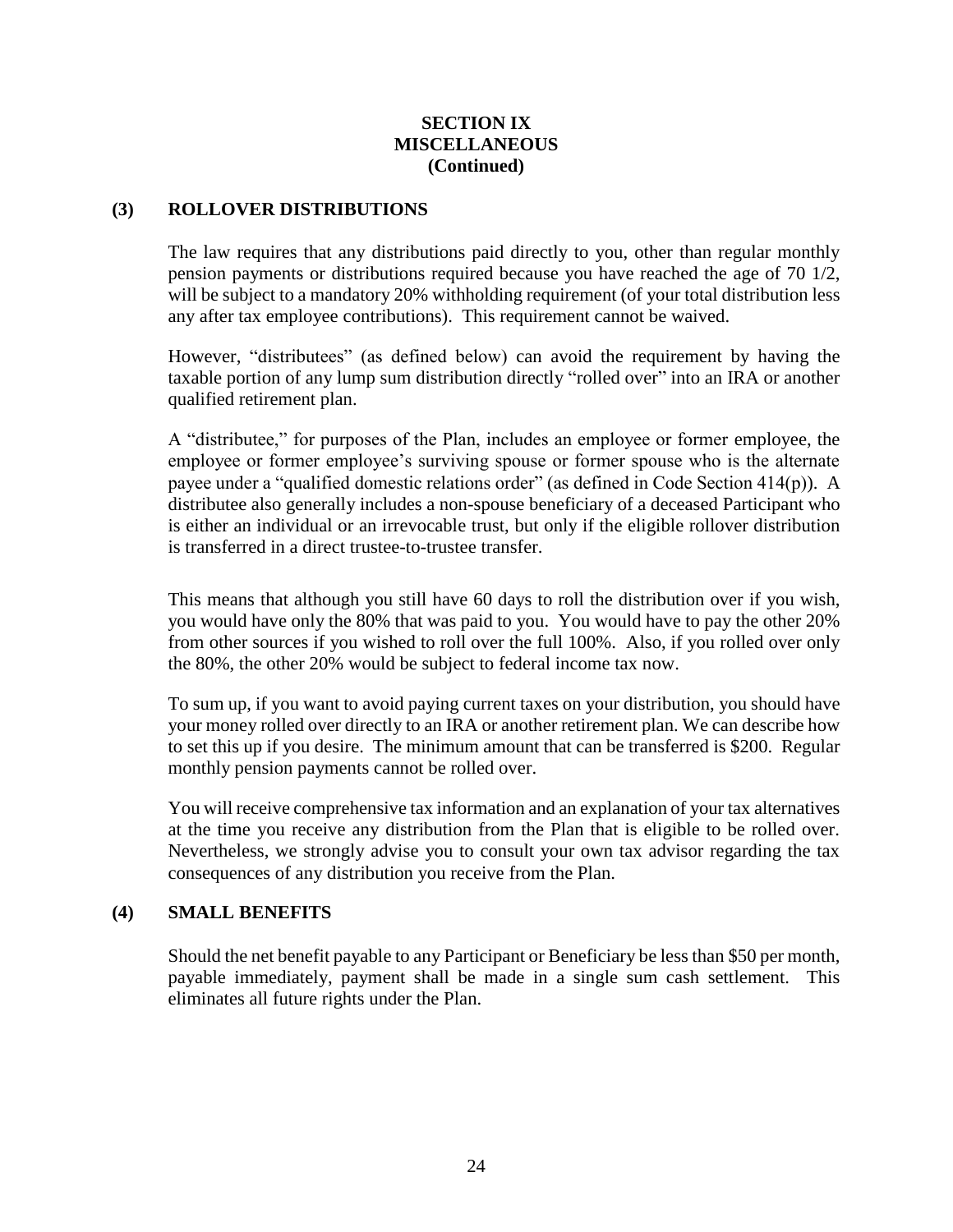# **SECTION IX MISCELLANEOUS (Continued)**

# <span id="page-30-0"></span>**(5) TAXATION OF BENEFITS**

Since January 1, 1986, your employee contributions have been made on a before- tax basis, as allowed under Section  $(414)(h)$  of the Code, so that if they are paid to you or a Beneficiary as a lump sum distribution, they are fully taxable. The portion of the benefit provided by your contributions before January 1, 1986, is not taxable. MARTA will provide the breakdown into taxable and non-taxable amounts for you.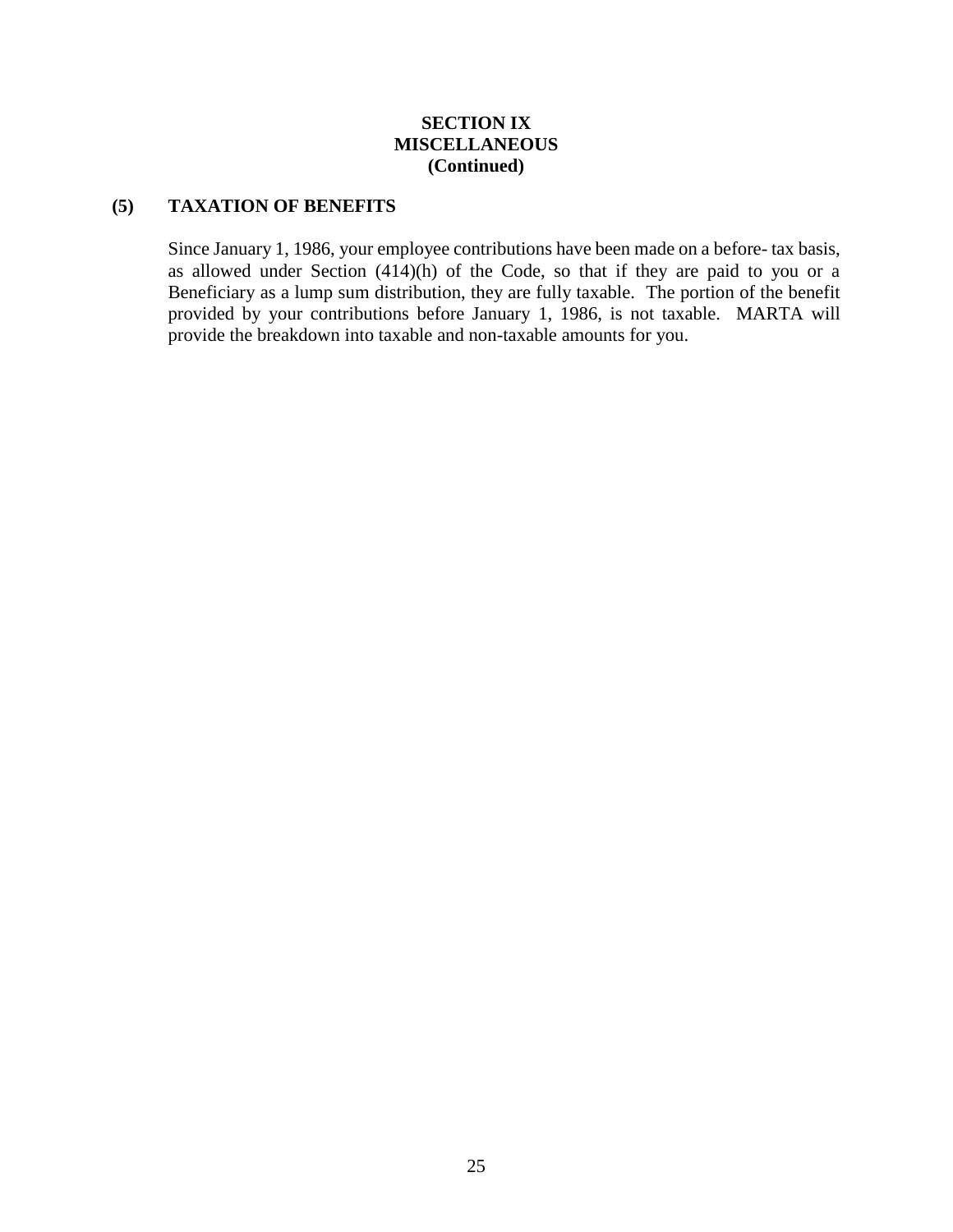## **SECTION X DEFERRED RETIREMENT OPTION PROGRAM**

<span id="page-31-0"></span>The Deferred Retirement Option Program (DROP) allows an eligible Participant to defer receipt of normal retirement benefits while continuing employment with MARTA without loss of any other employee benefits. Credited Service and Average Monthly Plan Compensation become frozen for purposes of determining pension benefits. Additional service beyond the date of entry into the DROP will not accrue any additional pension benefits.

The deferred monthly retirement benefits under the DROP plus interest will accumulate in the Plan on your behalf for the specified period of DROP participation. Upon termination of employment, you will receive the total DROP benefits in the form you select and will also begin to receive the previously determined monthly normal retirement benefits.

- <span id="page-31-1"></span>**(1) ELIGIBILITY**: All Participants may elect to participate in the DROP if they meet the requirements described in this Section X.
	- (a) An eligible Participant must elect to participate in the DROP within the specified time limits. Thereafter, the DROP election is not available.
	- (b) Election to participate must be made within 90 days of the date on which you first become eligible for unreduced normal retirement benefits after completion of 30 Years of Credited Service, attainment of age 62 with five Years of Credited Service, or attainment of 80 Points. If you fail to make an election within 90 days, you will forfeit all rights to participate in the DROP.

## <span id="page-31-2"></span>**(2) PARTICIPATION IN THE DROP.**

(a) You may elect to participate in the DROP for a fixed period not to exceed 60 months.

If you reach eligibility for unreduced normal retirement benefits and fail to make an election within 90 days, you will forfeit all rights to participate in the DROP.

- (b) The beginning date of your DROP participation will begin on the first pensioner pay period after the first day of January, April, July or October subsequent to the date of your election to participate, or as soon as administratively practical thereafter. Your DROP participation will cease at the end of the period you elected (not to exceed 60 months).
- (c) Upon electing to participate in the DROP, you must submit forms required by the Committee indicating the dates your DROP will begin and end.
- (d) Election to participate in the DROP, once approved by the Committee, is irrevocable. You may terminate employment at any time but must retire by the date you elect.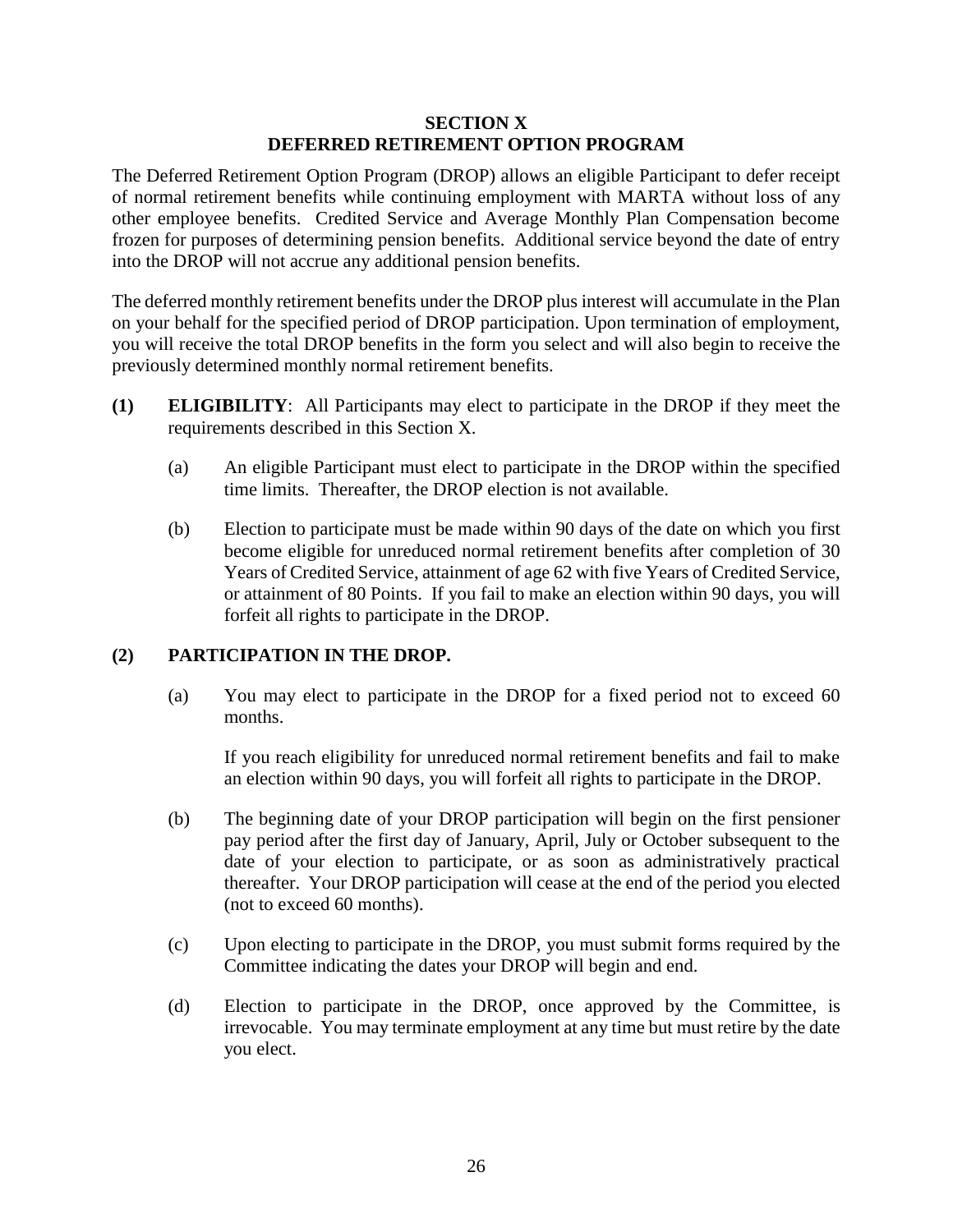# **SECTION X DEFERRED RETIREMENT OPTION PROGRAM (Continued)**

(e) If you transferred to the Plan from the Union Plan, you may not participate in the DROP for a period of 12 months following the transfer.

## <span id="page-32-0"></span>**(3) BENEFITS PAYABLE UNDER THE DROP.**

- (a) Effective with the date of your DROP participation, your initial normal retirement benefit, including Credited Service, Average Monthly Plan Compensation, and your effective date of retirement is fixed. You will not accrue additional Credited Service or Average Monthly Plan Compensation for purposes of calculating your benefit under the Plan after your participation in the DROP begins. Your normal retirement benefit, together with any cost of living adjustments, and 1% annual interest, will accrue monthly in the Plan for your benefit.
- (b) The normal retirement benefit and interest thereon will continue to accrue in the DROP until the end of your DROP period, or until you terminate employment, become disabled, or die, if earlier.
- (c) At the conclusion of your DROP period and termination of your employment with MARTA, the Committee will distribute your total accumulated DROP benefits in accordance with the payment form you elect. You may elect to have your DROP benefits (plus interest) paid in the following forms as long as the form complies with the minimum distribution requirements in Section  $401(a)(9)$  of the Code:
	- (i) A lump sum (less withholding taxes);
	- (ii) A rollover directly to an eligible retirement plan (such as another qualified plan or an individual retirement account (IRA));
	- (iii) A partial lump sum, whereby a portion of the DROP benefits are paid in a lump sum (less withholding taxes) and the remaining benefits are either rolled over to an eligible retirement plan or paid in monthly, quarterly or semiannual installments (less withholding taxes); or
	- (iv) In monthly, quarterly or semiannually installments (less withholding taxes).

If you elect a partial lump sum with installment payments or monthly, quarterly or semiannual installments you have the option to change your election and accelerate the installment payments to a lump sum.

If you or your beneficiary fails to elect a payment form within 30 days of your termination of participation in the DROP, your DROP benefits will be paid in a lump sum (less withholding taxes).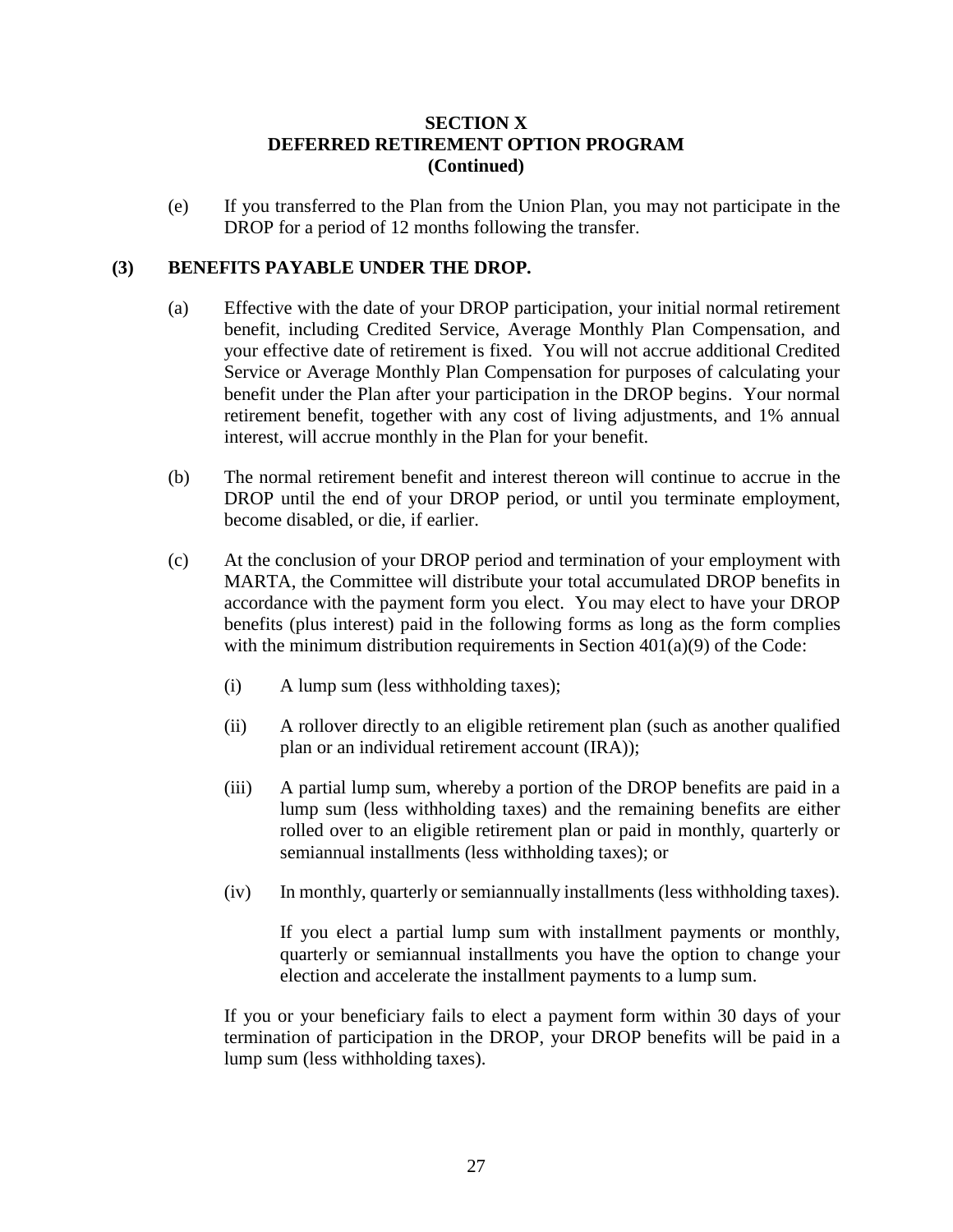# **SECTION X DEFERRED RETIREMENT OPTION PROGRAM (Continued)**

Additional details about the DROP and the DROP payment forms will be provided in your DROP election form and related documents.

(d) DROP participants are not eligible for disability retirement benefits under the Plan.

# <span id="page-33-0"></span>**(4) DEATH BENEFITS UNDER THE DROP.**

If you die while participating in the DROP, contributions to the DROP will cease and your surviving spouse (or other Beneficiary) is entitled to apply for and receive your accrued benefits in the DROP. In addition, a 50%, actuarially reduced, survivor benefit will be paid to your surviving spouse as long as you and your spouse were married for at least one year prior to the earlier of the date you began participating in the DROP or the date of your death. The survivor benefit will be paid to your surviving spouse, unless your spouse consents to an alternative recipient in a notarized writing. If you are single, divorced or married less than one year, the life annuity that was payable during your participation in the DROP will cease with no survivor benefit payable after your death, unless you elected an optional payment form within 90 days prior to your participation in the DROP.

# <span id="page-33-1"></span>**(5) CONTRIBUTIONS.**

Employee contributions plus interest that accrued while you were an active employee of MARTA may be placed in the DROP, and any annuity deposits will be reduced actuarially. Once you become a DROP Participant, however, your employee contributions (currently, 7.0%) will cease.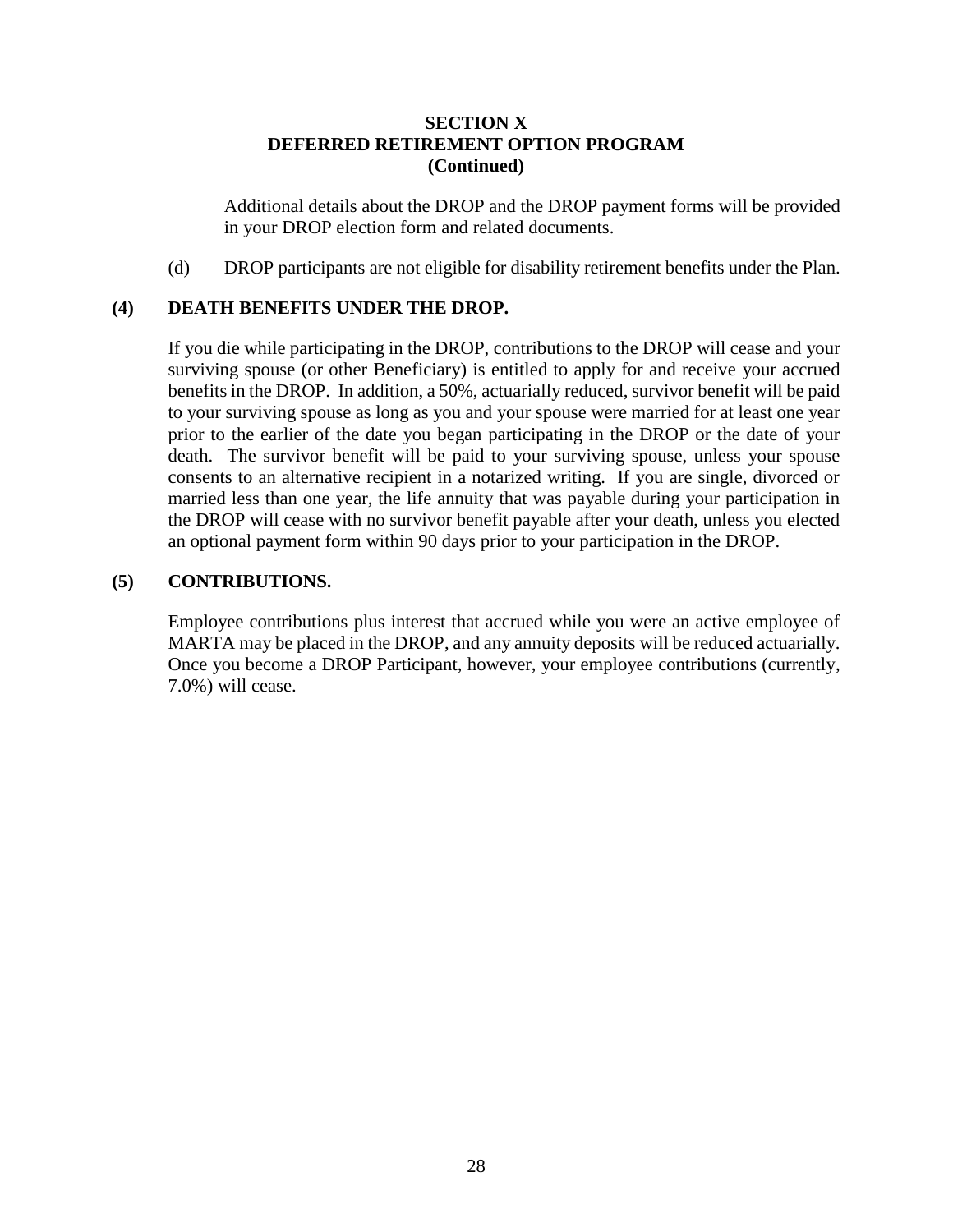## **SECTION XI TERMINATION OF THE PLAN**

<span id="page-34-1"></span><span id="page-34-0"></span>**(1) DURATION OF THE PLAN** - MARTA intends to continue its sponsorship of the Plan and the payment of contributions indefinitely. However, MARTA reserves the right to amend, partially terminate, or completely terminate the Plan at any time if such action is advisable.

No amendment will be adopted which will reduce any benefits you have already accrued unless the reduction is required to comply with the Code or any Federal or State law.

- <span id="page-34-2"></span>**(2) PLAN TERMINATION** - If the Plan is terminated you will become fully vested in your Accrued Retirement Benefit to the extent funded. The amount of benefit you will receive as a result of the Plan termination will depend on the amount of assets available for benefits as of the date of the Plan's termination.
- <span id="page-34-3"></span>**(3) ALLOCATION OF ASSETS UPON PLAN TERMINATION** - If the Plan is terminated, Plan assets will be used first to cover expenses and then to provide for monthly retirement payments. It is possible that there may not be enough Plan assets available upon termination to fully provide benefits for all Participants. For this reason, priority categories have been established. The assets will be used to provide benefits to all Participants in the first category before going on to provide benefits to the Participants in the second category, and so on.

Priority categories are as follows:

**First Priority** - All Participants' contributions with interest payable under the Plan to date of termination of the Plan.

**Second Priority** - All Participants who, prior to termination of the Plan, have retired or died and who (or their Beneficiaries) are already receiving or are qualified to receive benefits, and all Participants who are continuing employment under the Delayed Retirement provisions.

**Third Priority** - All Participants who, prior to termination of the Plan, were eligible for Early or Normal but not Delayed Retirement Benefits.

**Fourth Priority** - All Participants who, prior to termination of the Plan, were 100% vested in their benefits.

**Fifth Priority** - All remaining Participants with Accrued Retirement Benefits.

**Sixth Priority** - All contingent beneficiaries entitled to death benefits only upon the deaths of Participants who are living at the time the Plan is terminated.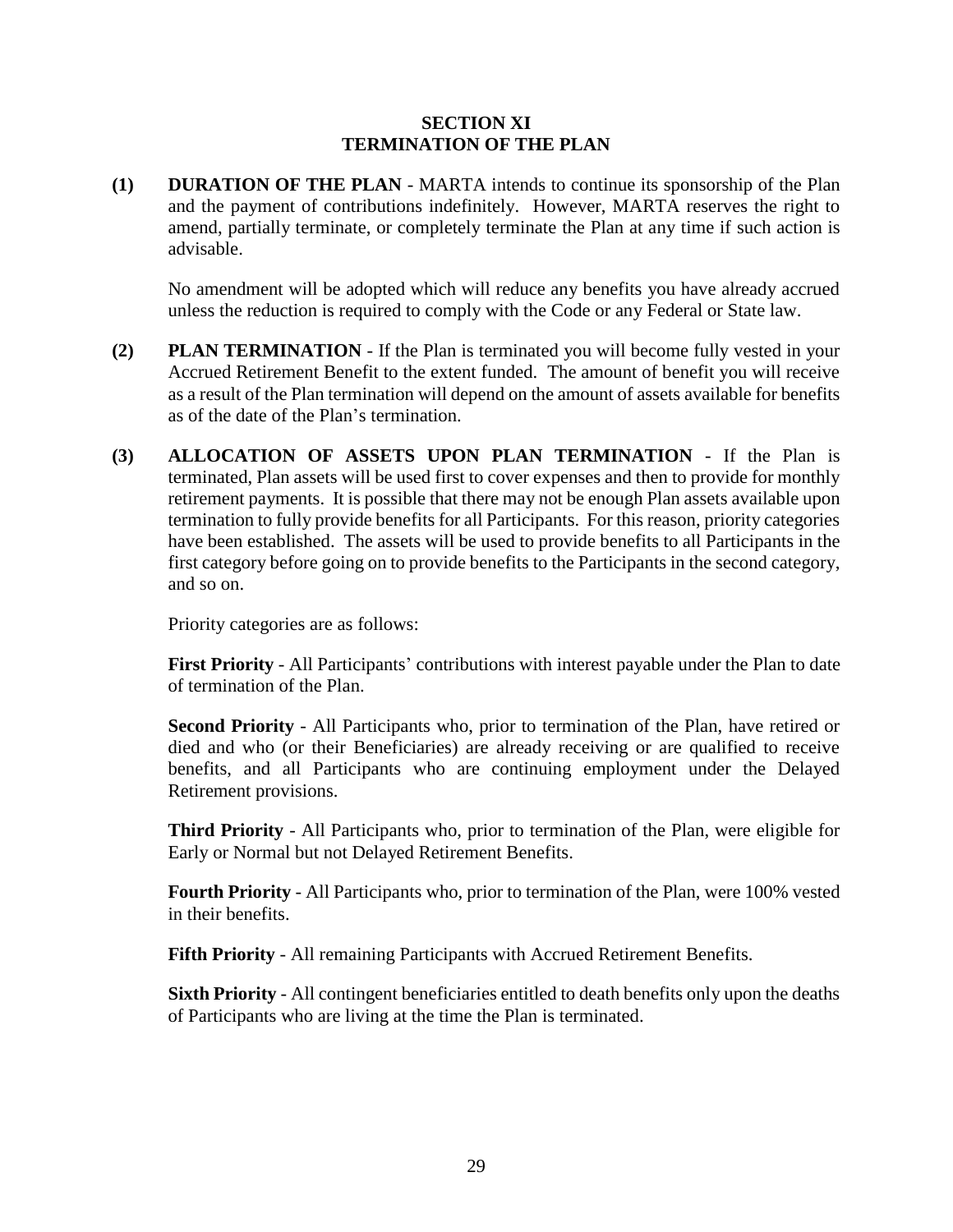# **SECTION XI TERMINATION OF THE PLAN (Continued)**

If it is not possible to provide all benefits under all of the priority categories because there are not enough assets, beginning with the first priority, a proportionate share of each Participant's benefit under the applicable priority category will be provided to the extent possible.

If any assets remain after providing full benefits under all priority categories, they will be returned to MARTA.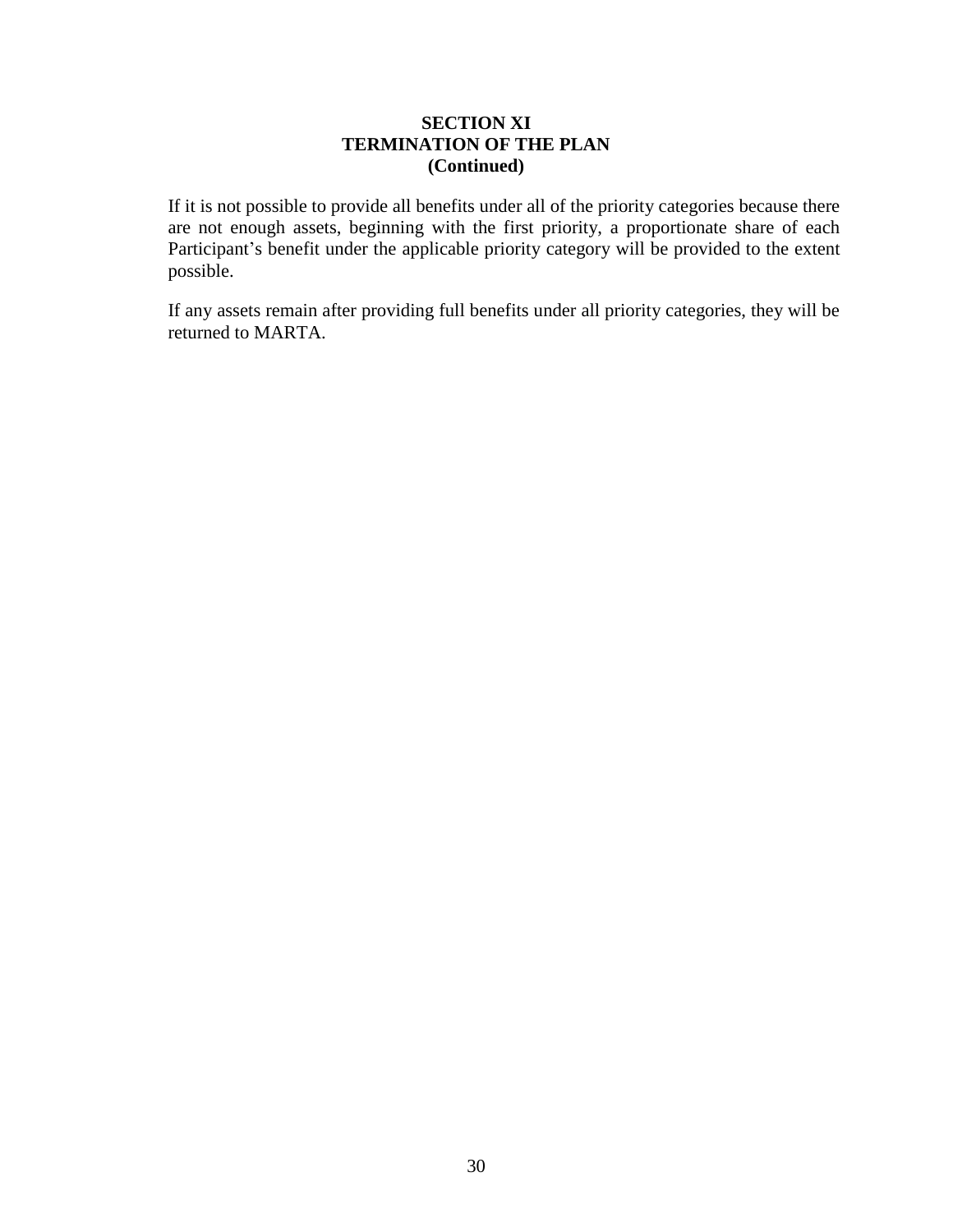# **SECTION XII YOUR RIGHT TO FILE A CLAIM**

# <span id="page-36-1"></span><span id="page-36-0"></span>**(1) PROCEDURE FOR FILING A CLAIM**

To receive your benefit you should submit a written application to the Plan Administrator. This written application is considered your claim for a benefit. Within 90 days, the Plan Administrator will notify you, in writing, that:

- Your claim for a benefit has been accepted by the Committee, or
- Your claim for a benefit has been denied, or
- Additional information is needed to reach a decision on your claim, or
- Additional time is needed to reach a decision on your claim.

If you are not contacted by the Plan Administrator within 90 days after you file your claim for benefits, you should consider your claim denied and you can then request a review of the denial.

Should your claim for a benefit be denied, the Plan Administrator will state the specific reasons for the denial and will reference the Plan provisions upon which the denial is based. The Plan Administrator will also describe the steps you may take to request a review of the Committee's decision.

Should additional information be needed to reach a decision on your claim, the Plan Administrator will list the items which you must provide. The Plan Administrator will also indicate why the additional information is necessary.

Should additional time be needed to reach a decision on your claim, the Plan Administrator will let you know why more time is needed. The Plan Administrator will also indicate when the Committee anticipates it will arrive at a decision. The Committee must, however, reach a decision within 180 days of the date you initially submitted your claim for a benefit.

# <span id="page-36-2"></span>**(2) PROCEDURES FOR REQUESTING A REVIEW**

If your claim for a benefit is denied by the Committee, you can ask it to reconsider its decision. To do so, you or your authorized representative must submit, to the Plan Administrator, a written request for a review of this decision. This written request must be made within 60 days of the Committee's denial of your claim. You or your authorized representative can examine any of the documents that relate to your claim and can submit written comments. Within 60 days of your request for a review, the Plan Administrator will notify you, in writing, that: